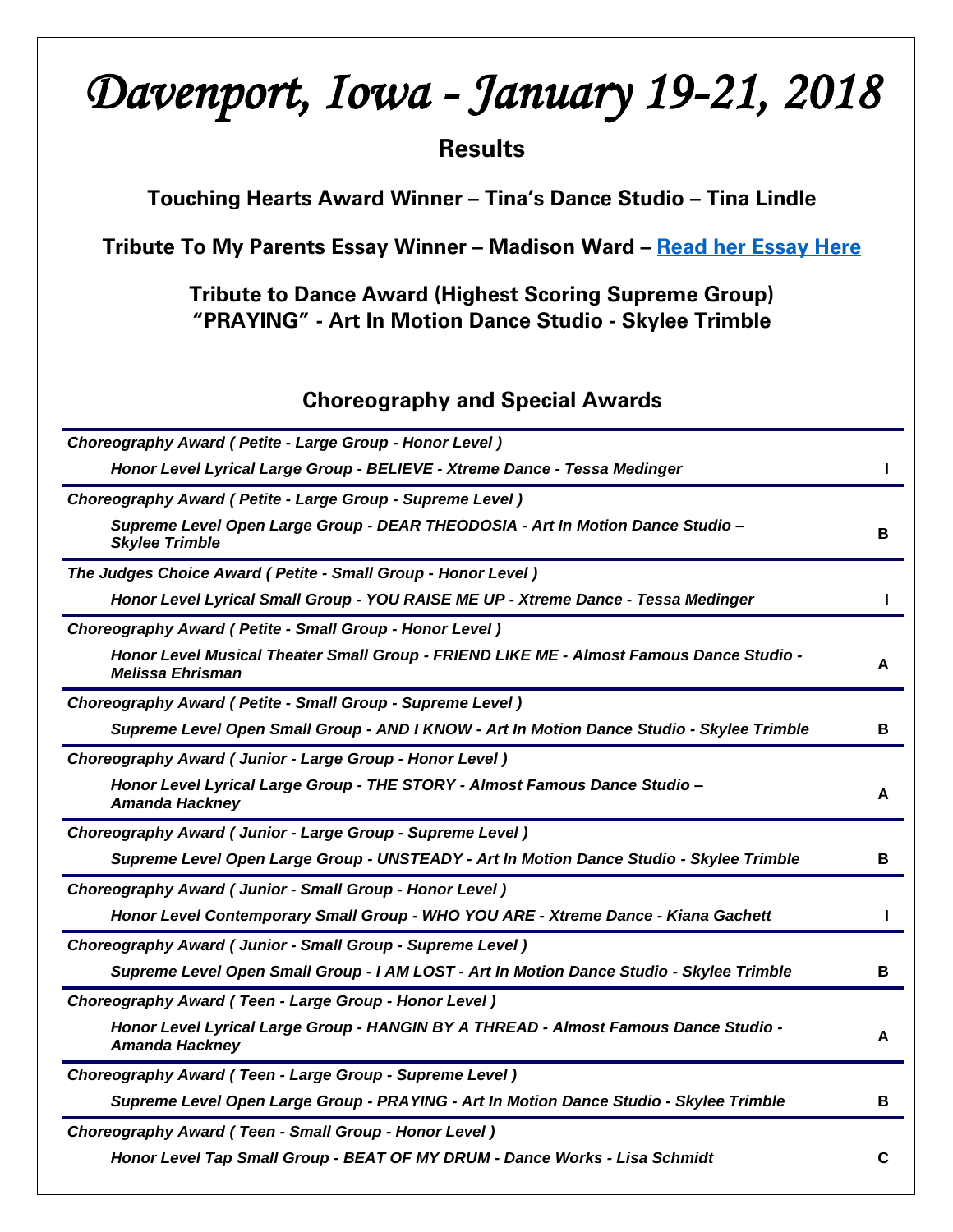| The Judges Choice Award (Teen - Small Group - Supreme Level)                                                                                                                                                                                                                                                                                                                                                                                                                                                                                                                                                                                                                        |   |
|-------------------------------------------------------------------------------------------------------------------------------------------------------------------------------------------------------------------------------------------------------------------------------------------------------------------------------------------------------------------------------------------------------------------------------------------------------------------------------------------------------------------------------------------------------------------------------------------------------------------------------------------------------------------------------------|---|
| Supreme Level Musical Theater Small Group - ANOTHER DAY OF SUN - Evolve Dance Company -<br>Jenny Vause                                                                                                                                                                                                                                                                                                                                                                                                                                                                                                                                                                              | D |
| Choreography Award (Teen - Small Group - Supreme Level)                                                                                                                                                                                                                                                                                                                                                                                                                                                                                                                                                                                                                             |   |
| Supreme Level Contemporary Small Group - LANDFILL - Evolve Dance Company -<br><b>Theresa Northrup</b>                                                                                                                                                                                                                                                                                                                                                                                                                                                                                                                                                                               | D |
| Choreography Award (Senior - Large Group - Honor Level)                                                                                                                                                                                                                                                                                                                                                                                                                                                                                                                                                                                                                             |   |
| Honor Level Lyrical Large Group - STAIRWAY TO HEAVEN - Almost Famous Dance Studio -<br><b>Amanda Hackney</b>                                                                                                                                                                                                                                                                                                                                                                                                                                                                                                                                                                        | A |
| Choreography Award (Senior - Large Group - Supreme Level)                                                                                                                                                                                                                                                                                                                                                                                                                                                                                                                                                                                                                           |   |
| Supreme Level Lyrical Large Group - MY IMMORTAL - Art In Motion Dance Studio - Terry Schulke                                                                                                                                                                                                                                                                                                                                                                                                                                                                                                                                                                                        | В |
| <b>Choreography Award (Senior - Small Group - Honor Level)</b>                                                                                                                                                                                                                                                                                                                                                                                                                                                                                                                                                                                                                      |   |
| Honor Level Tap Small Group - SHATTER ME - Dance Works - Lisa Schmidt                                                                                                                                                                                                                                                                                                                                                                                                                                                                                                                                                                                                               | C |
| Choreography Award (Senior - Small Group - Supreme Level)                                                                                                                                                                                                                                                                                                                                                                                                                                                                                                                                                                                                                           |   |
| Supreme Level Contemporary Small Group - OUR CORNER OF THE UNIVERSE - Art In Motion<br>Dance Studio - Skylee Trimble                                                                                                                                                                                                                                                                                                                                                                                                                                                                                                                                                                | в |
| 1st Place - Aria Pape - Lyrical - Art In Motion Dance Studio<br>2nd Place - Eva Rigopoulos - Jazz - Xtreme Dance<br>3rd Place - Brynn Thornsbrough - Lyrical - Art In Motion Dance Studio<br>4th Place - Lauren Reeves - Jazz - Xtreme Dance<br>5th Place - Sadie Erion - Lyrical - Almost Famous Dance Studio<br>6th Place - Kyla Ramler - Musical Theater - Almost Famous Dance Studio<br>7th Place - Taryn Duffy - Lyrical - Art In Motion Dance Studio<br>8th Place - Kinsley Goedken - Open - Xtreme Dance<br>9th Place - Tessa Intorf - Jazz - Almost Famous Dance Studio<br>10th Place - Morgan Ward - Jazz - Almost Famous Dance Studio<br><b>Petite Solo Supreme Level</b> |   |
| 1st Place - Lilly Bradley - Jazz - Art In Motion Dance Studio                                                                                                                                                                                                                                                                                                                                                                                                                                                                                                                                                                                                                       |   |
| 2nd Place - Mallory Hobbs - Contemporary - Art In Motion Dance Studio                                                                                                                                                                                                                                                                                                                                                                                                                                                                                                                                                                                                               |   |
|                                                                                                                                                                                                                                                                                                                                                                                                                                                                                                                                                                                                                                                                                     |   |
| 3rd Place - Olivia Kamerer - Lyrical - Art In Motion Dance Studio                                                                                                                                                                                                                                                                                                                                                                                                                                                                                                                                                                                                                   |   |
| 4th Place - Sophia Vega - Lyrical - Art In Motion Dance Studio                                                                                                                                                                                                                                                                                                                                                                                                                                                                                                                                                                                                                      |   |
| 5th Place - Laila Wells - Open - Art In Motion Dance Studio                                                                                                                                                                                                                                                                                                                                                                                                                                                                                                                                                                                                                         |   |
|                                                                                                                                                                                                                                                                                                                                                                                                                                                                                                                                                                                                                                                                                     |   |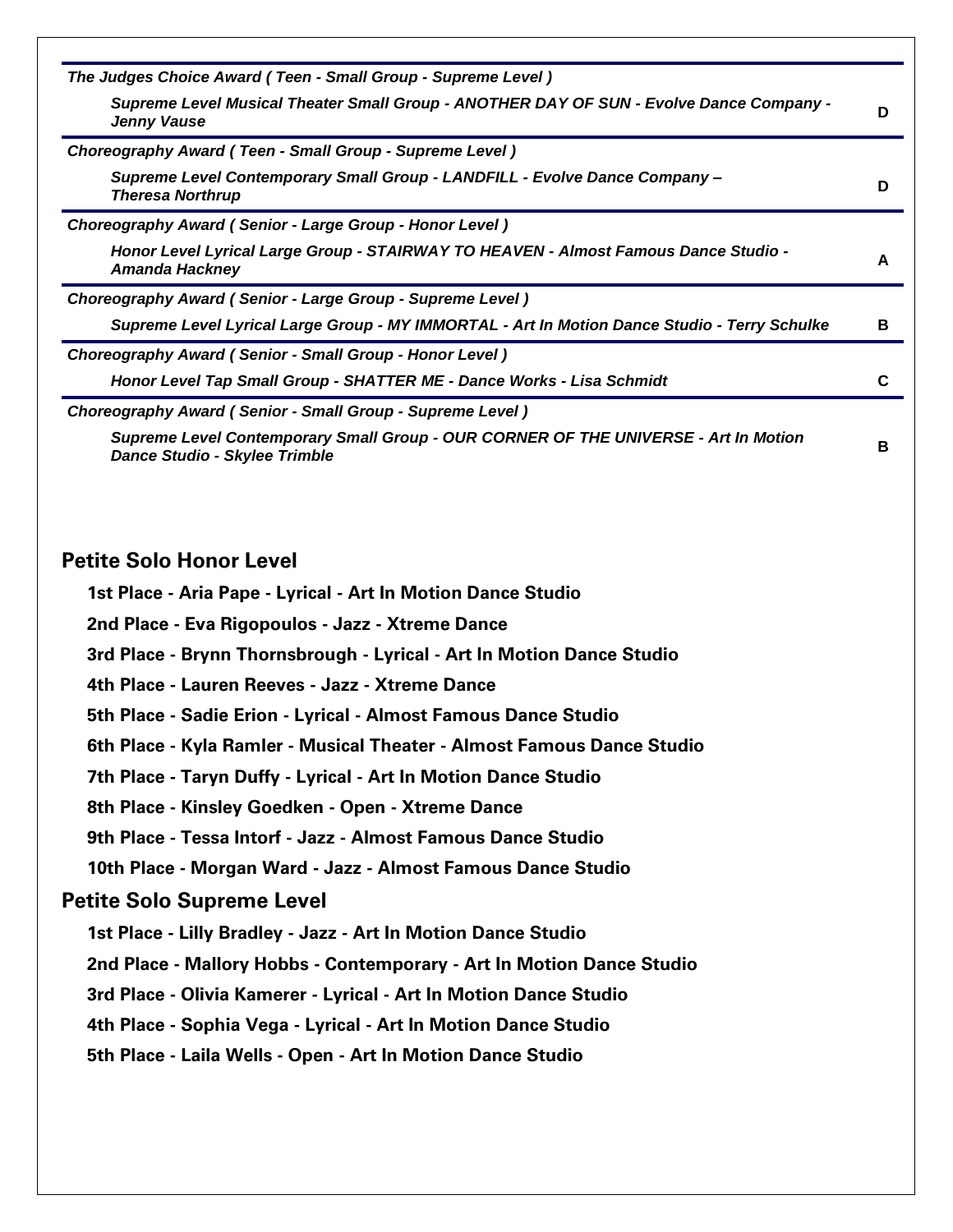# **Honor Level Special Awards**

Miss Tribute 2nd Runner Up (Petite) Eva Rigopoulos - Xtreme Dance Miss Tribute 1st Runner Up (Petite) Brynn Thornsbrough - Art In Motion Dance Studio Miss Tribute Winner (Petite) Aria Pape - Art In Motion Dance Studio Costume 2nd Runner Up (Petite) Lexi Pint - Xtreme Dance Costume 1st Runner Up (Petite) Amilia Mendoza - National Dance Academy - Coralville Costume Winner (Petite) Adley Scheckel - Xtreme Dance

# Supreme Level Special Awards

Miss Tribute 2nd Runner Up (Petite) Mallory Hobbs - Art In Motion Dance Studio Miss Tribute 1st Runner Up (Petite) Olivia Kamerer - Art In Motion Dance Studio Miss Tribute Winner (Petite) Lilly Bradley - Art In Motion Dance Studio Costume 2nd Runner Up (Petite) Lilly Bradley - Art In Motion Dance Studio Costume 1st Runner Up (Petite) Mallory Hobbs - Art In Motion Dance Studio Costume Winner (Petite) Sophia Vega - Art In Motion Dance Studio Petite Duet/Trios Honor Level 1st Place - WEATHER GIRLS - Jazz - Almost Famous Dance Studio Kyla Ramler, Sadie Erion 2nd Place - FAMOUS GIRLS - Jazz - Tina's Dance Studio Kiera Johnson, Matilda Mancha

### 3rd Place - GOLD DIGGERZ - Hip Hop - Tina's Dance Studio

Arayah Berryman, Ava Picolet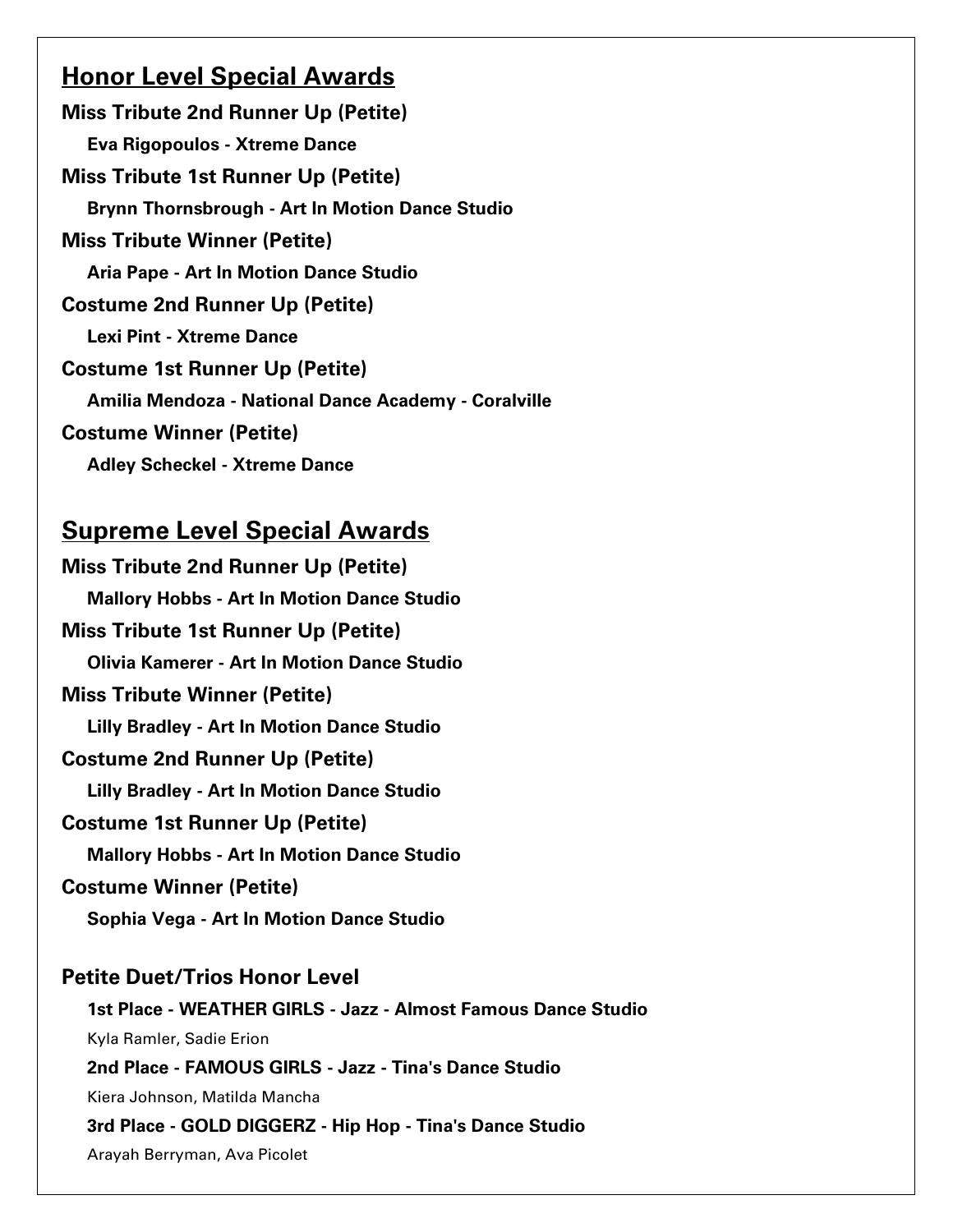# Petite Duet/Trios Supreme Level

# 1st Place - SAVE ME - Open - Art In Motion Dance Studio

Avery Neiswender, Katharina Fleck, Mallory Hobbs

### 2nd Place - MY BOYFRIEND'S BACK - Jazz - Art In Motion Dance Studio

Laila Wells, Lilly Bradley

### 3rd Place - TAINTED LOVE - Jazz - Art In Motion Dance Studio

Avery Neiswender, Mallory Hobbs

# 4th Place - DEAR ME - Open - Art In Motion Dance Studio

Lilly Bradley, Olivia Kamerer, Sophia Vega

# Petite Small Group/Small Group Extended Honor Level

# 1st Place - OPPORTUNITY - Lyrical - Art In Motion Dance Studio

Aili Strand, Amelia Petrilli, Aria Pape, Hannah Bustetter, Hazel Neiswender, Kolbie Busboom, Leila Parastaran, Sophie Gordon, Taryn Duffy

### 2nd Place - YOU RAISE ME UP - Lyrical - Xtreme Dance

Adley Scheckel, Chole Onderic, Emersyn Moran, Eva Rigopoulos, Kinsley Goedken, Lexi Pint

### 3rd Place - FRIEND LIKE ME - Musical Theater - Almost Famous Dance Studio

Keyonna Wolf, Kyla Ramler, Lauren Mitchel, Leona Manternach, Morgan Ward, Sadie Erion, Saige Freeze, Tessa Intorf

### 4th Place - BATHING BEAUTIES - Musical Theater - Tina's Dance Studio

Carly Badger, Cayla Youngquist, Chelsea Nwatchock, Emma Hamann, Hailey Schaack, Matilda Mancha, Sydney Jensen

### 5th Place - BABY I'M A STAR - Jazz - Art In Motion Dance Studio

Amelia Petrilli, Hannah Bustetter, Hazel Neiswender, Kolbie Busboom, Leila Parastaran, Sophie Gordon, Taryn Duffy

### 6th Place - MR. POSTMAN - Jazz - Xtreme Dance

Ambrielle Besler, Amelia Wertzberger, Ava Bechen, Emma Sorenson, Faith Schauer

# 7th Place - I JUST WANNA BE HAPPY - Tap - Dance Works

Adyson Haglund, Kylee Willman, Makynli Bolles, Peyton Waters, Taylor Conklin

# 8th Place - FASHION DIVAS - Open - Xtreme Dance

Adley Scheckel, Chole Onderic, Emersyn Moran, Eva Rigopoulos, Kinsley Goedken, Lexi Pint

### 9th Place - I LIKE TO FUSS - Musical Theater - Dance Works

Adyson Haglund, Kylee Willman, Makynli Bolles, Peyton Waters, Taylor Conklin

### 10th Place - KISSING BOOTH - Open - Tina's Dance Studio

Arayah Berryman, Ava Picolet, Emmersen Plett, Evie Drumm, Kiera Johnson, Laiylah Dankert, Natalynn Kabel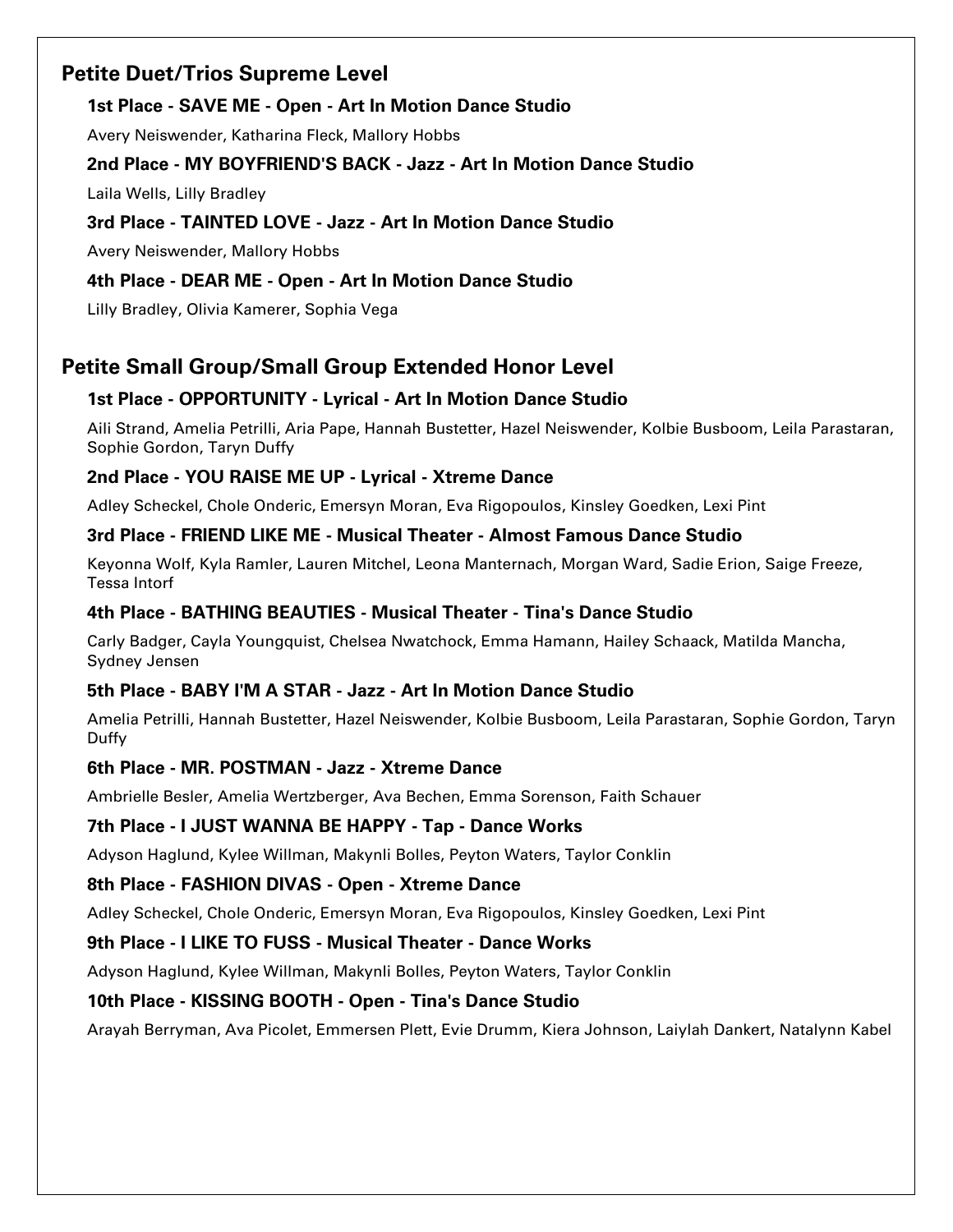# Petite Small Group/Small Group Extended Supreme Level

### 1st Place - AND I KNOW - Open - Art In Motion Dance Studio

Avery Neiswender, Kamryn Holmes, Kash Farrell, Katharina Fleck, Mallory Hobbs, Olivia Kamerer

### 2nd Place - SUN - Lyrical - Art In Motion Dance Studio

Brynn Thornsbrough, Emma Dunn, Laila Wells, Lauren Albrecht, Lilly Bradley, Mallory Hobbs, Olivia Kamerer, Sophia Vega

### 3rd Place - RAINBOW - Contemporary - Art In Motion Dance Studio

Hannah Bustetter, Hazel Neiswender, Kolbie Busboom, Leila Parastaran, Lilly Bradley, Taryn Duffy

### 4th Place - IT'S MY PARTY - Jazz - Art In Motion Dance Studio

Brynn Thornsbrough, Cameron Mcelroy, Emma Dunn, Laila Wells, Lauren Albrecht, Lilly Bradley, Olivia Kamerer, Sophia Vega

# 5th Place - IT'S ABOUT THAT WALK - Jazz - Art In Motion Dance Studio

Avery Neiswender, Kash Farrell, Katharina Fleck, Mallory Hobbs

# Petite Large Group/Large Group Extended Honor Level

# 1st Place - BELIEVE - Lyrical - Xtreme Dance

Adley Scheckel, Alexis Pint, Ambrielle Besler, Amelia Wertzberger, Brielle Geisler, Chole Onderic, Emersyn Moran, Eva Rigopoulos, Faith Schauer, Kinsley Goedken, Lauren Reeves

# 2nd Place - TOO SWEET - Hip Hop - Xtreme Dance

Adley Scheckel, Alexis Pint, Ambrielle Besler, Amelia Wertzberger, Ava Bechen, Brielle Geisler, Chole Onderic, Emersyn Moran, Eva Rigopoulos, Faith Schauer, Lauren Reeves, Payton Moran, Zoe Rigopolous

# 3rd Place - LITTLE RED RIDING HOOD - Character - Xtreme Dance

Addylin Keleher, Alexandra Merrick, Claire Neyons, Ella Hohmann, Hailey Schmidt, Isabel Ricketts, Molly Gorrell, Payton Moran, Stella Busker, Zoe Rigopolous

# Petite Large Group/Large Group Extended Supreme Level

# 1st Place - DEAR THEODOSIA - Open - Art In Motion Dance Studio

Avery Neiswender, Brynn Thornsbrough, Cameron Mcelroy, Cassidy Keller, Emma Dunn, Kamryn Holmes, Kash Farrell, Katharina Fleck, Laila Wells, Lilly Bradley, Makenna Gray, Mallory Hobbs, Mckenna Garcia, Momoe Tanaka, Olivia Kamerer, Sarah Jacobs, Sophia Vega

# Petite Line/Line Extended/Production Supreme Level

# 1st Place - MONSTER PARTY - Open - Art In Motion Dance Studio

Aili Strand, Alison Mcelroy, Amelia Petrilli, Aria Pape, Aubrey Baylis, Avery Neiswender, Brynn Thornsbrough, Cameron Mcelroy, Campbell Phillips, Cassidy Keller, Ellie Song, Emma Dunn, Hannah Bustetter, Hazel Neiswender, Kash Farrell, Kolbie Busboom, Laila Wells, Lauren Albrecht, Leila Parastaran, Lilly Bradley, Makenna Gray, Mallory Hobbs, Mckenna Garcia, Morgan Bates, Olivia Kamerer, Penelope Kemna, Reese Donsbach, Ruby Ballesteros, Sadie Tsiakals, Shinroong Song, Sophia Vega, Sophie Gordon, Taryn Duffy, Virginia Bradley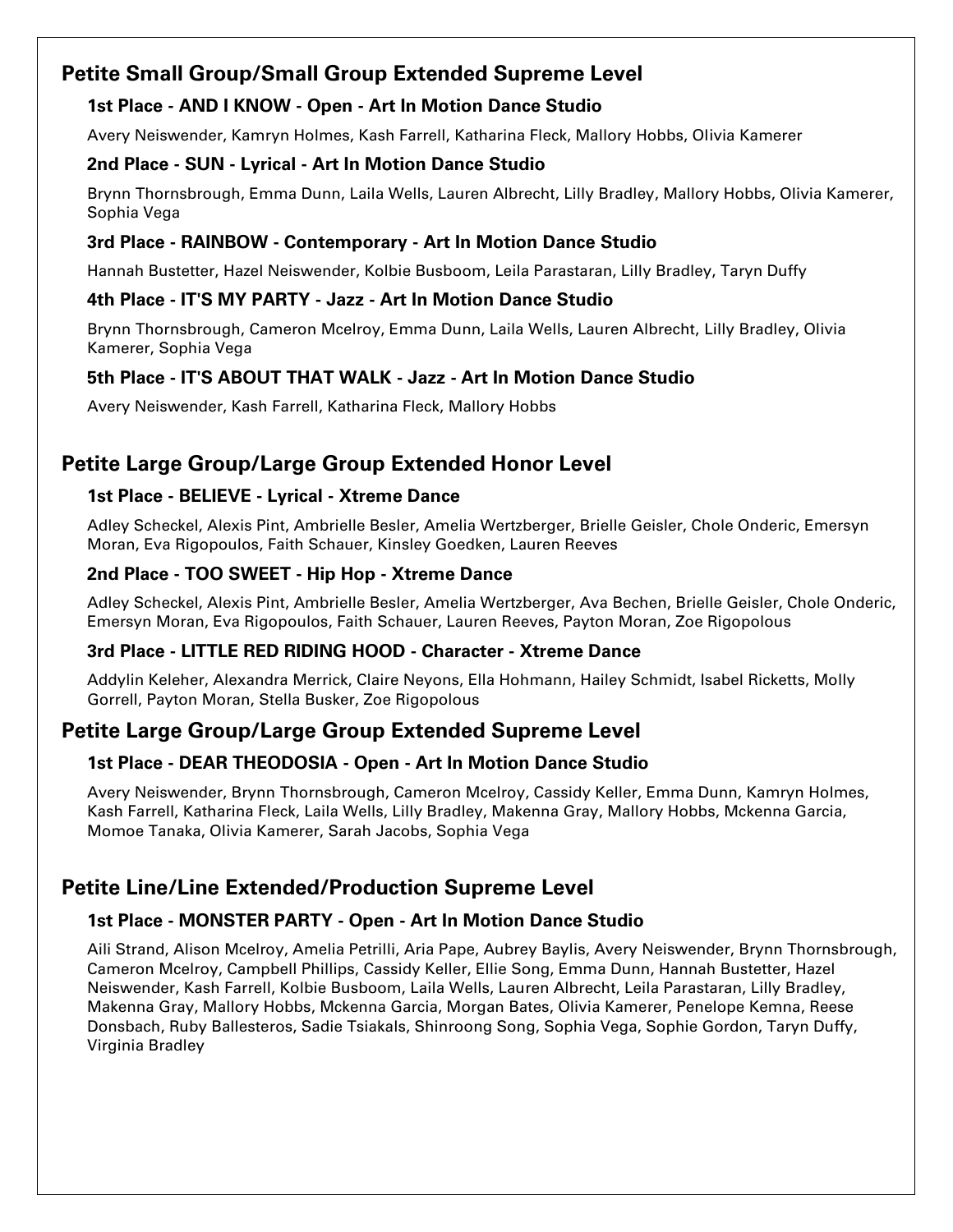### Junior Solo Honor Level

1st Place - Sienna Boyer - Jazz - Xtreme Dance 2nd Place - Madysen Pint - Jazz - Xtreme Dance 3rd Place - Addelyn Burger - Lyrical - Xtreme Dance 4th Place - Clarissa Haugen - Lyrical - Xtreme Dance 5th Place - Natalie Nwatchock - Jazz - Tina's Dance Studio 6th Place - Annabel Blanchard - Jazz - Xtreme Dance 7th Place - Miley Medinger - Musical Theater - Xtreme Dance 8th Place - Drayden Ayres - Contemporary - Xtreme Dance 9th Place - Reese Crain - Lyrical - Tina's Dance Studio 10th Place - Mia Hohmann - Lyrical - Xtreme Dance

#### Junior Solo Supreme Level

1st Place - Avery Neiswender - Open - Art In Motion Dance Studio 2nd Place - Katharina Fleck - Contemporary - Art In Motion Dance Studio 3rd Place - Cassidy Keller - Contemporary - Art In Motion Dance Studio 4th Place - Alyx Gardner - Contemporary - Art In Motion Dance Studio 5th Place - Kamryn Holmes - Contemporary - Art In Motion Dance Studio 6th Place - Grace Harms - Jazz - Almost Famous Dance Studio 7th Place - Momoe Tanaka - Contemporary - Art In Motion Dance Studio 8th Place - Mckenna Garcia - Contemporary - Art In Motion Dance Studio 9th Place - Emma Dunn - Contemporary - Art In Motion Dance Studio 10th Place - Kash Farrell - Contemporary - Art In Motion Dance Studio

# Honor Level Special Awards

Mr. Tribute Winner (Junior) Drayden Ayres - Xtreme Dance Miss Tribute 2nd Runner Up (Junior) Sienna Boyer - Xtreme Dance Miss Tribute 1st Runner Up (Junior) Miley Medinger - Xtreme Dance Miss Tribute Winner (Junior) Madysen Pint - Xtreme Dance Costume 2nd Runner Up (Junior) Clarissa Haugen - Xtreme Dance Costume 1st Runner Up (Junior) Madysen Pint - Xtreme Dance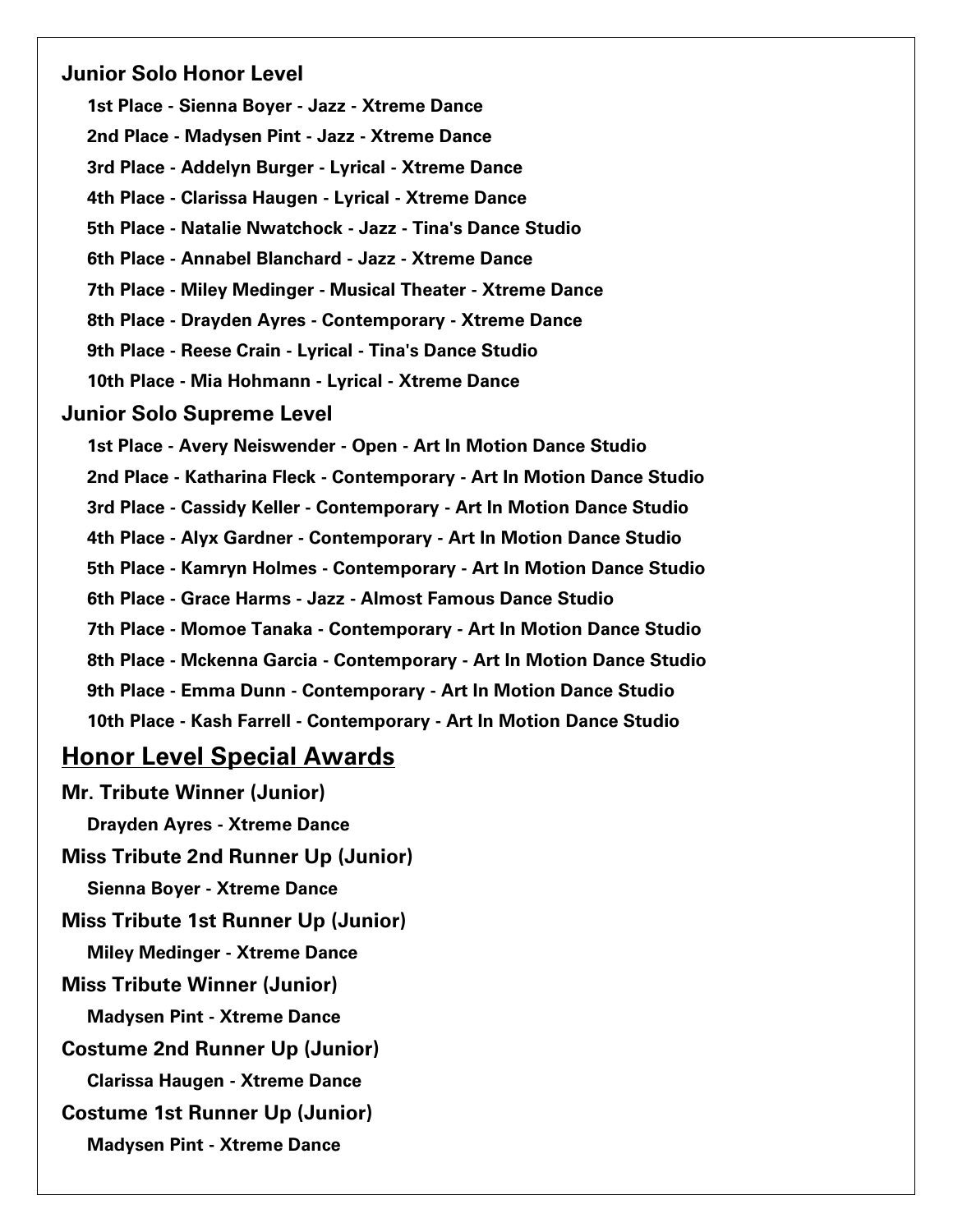Costume Winner (Junior) Sienna Boyer - Xtreme Dance

# Supreme Level Special Awards

Mr. Tribute Winner (Junior) Kash Farrell - Art In Motion Dance Studio Miss Tribute 2nd Runner Up (Junior) Cassidy Keller - Art In Motion Dance Studio Miss Tribute 1st Runner Up (Junior) Katharina Fleck - Art In Motion Dance Studio Miss Tribute Winner (Junior) Alyx Gardner - Art In Motion Dance Studio Costume 2nd Runner Up (Junior) Allison Spires - Evolve Dance Company Costume 1st Runner Up (Junior) Alyx Gardner - Art In Motion Dance Studio Costume Winner (Junior) Kendra Davis - Almost Famous Dance Studio

# Junior Duet/Trios Honor Level

1st Place - YONCE - Open - Tina's Dance Studio Aniyah Schabilion, Janelle Lankford, Natalie Nwatchock 2nd Place - FIREWORK - Contemporary - Almost Famous Dance Studio Kaylee Hollenback, Myra Wilson, Seneca Freeze 3rd Place - GET BACK UP AGAIN - Clogging - Studio 6 Dance Company Aiden Corona, Kylie Arment 4th Place - DIVA - Jazz - Evolve Dance Company Audrey Bogdonas, Gabrielle Collier 5th Place - U GOT THE LOOK - Jazz - Almost Famous Dance Studio Alaina Mead, Amya Wolf 6th Place - HAPPY TO KEEP HIS DINNER WARM - Musical Theater - Tina's Dance Studio Caitlyn Reichard, Marin Robertson 7th Place - NO CAN DO - Jazz - Tina's Dance Studio Ainsley Haedt, Evie Kemmerer 8th Place - MAMA SAID - Jazz - Studio 6 Dance Company Connie Schott, Megan Hanlon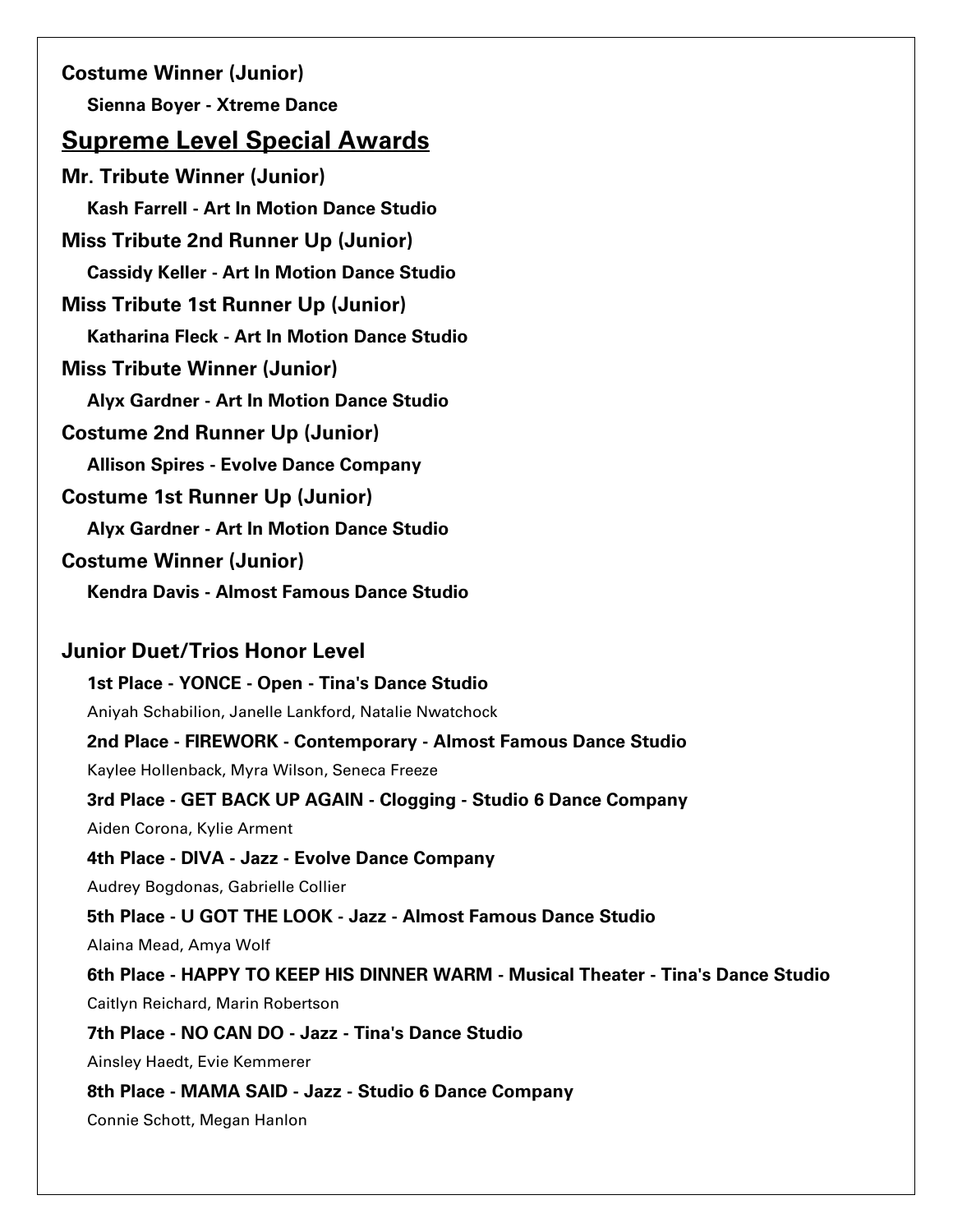### 9th Place - AYO - Hip Hop - Almost Famous Dance Studio

Abigail Sharlow, Arrianna Jones, Kaylin Noll

### 10th Place - EVIL LIKE ME - Musical Theater - Studio 6 Dance Company

Brynley Foster, Sophie Puls

# Junior Duet/Trios Supreme Level

### 1st Place - PARTED - Contemporary - Art In Motion Dance Studio

Cassidy Keller, Charley Farren

### 2nd Place - ALL I WANT - Open - Art In Motion Dance Studio

Avery Neiswender, Cassidy Keller, Katharina Fleck

# 3rd Place - HALLELUJAH - Contemporary - Almost Famous Dance Studio

Grace Harms, Kendra Davis

### 4th Place - BEAUTIFUL BIRDS - Contemporary - Art In Motion Dance Studio

Kamryn Holmes, Kash Farrell

# Junior Small Group/Small Group Extended Honor Level

### 1st Place - WHO YOU ARE - Contemporary - Xtreme Dance

Addelyn Burger, Annabel Blanchard, Clarissa Haugen, Izzy Ungs, Kyra Howieson, Lily Gebke, Paige Howieson, Sophia Smith

### 2nd Place - HALO - Lyrical - Xtreme Dance

Laney Cupps, Lauren Reeves, Madysen Pint, Mia Hohmann, Miley Medinger, Sienna Boyer

# 3rd Place - BELIEVE - Contemporary - Almost Famous Dance Studio

Abigail Sharlow, Cameron Vargason, Grace Harms, Kaylee Hollenback, Kendra Davis, Myra Wilson, Seneca Freeze

# 4th Place - RAIN - Tap - Dance Works

Abby Petersen, Ainsley Wright, Anna Weiman, Ava Guy, Ella Heinrichs, Josephine Lai, Laila Schmidt, Mackenzie Besgrove

### 5th Place - HOT TAMALES - Open - Xtreme Dance

Drayden Ayres, Eva Rigopoulos, Lauren Reeves, Mia Hohmann, Miley Medinger, Paige Howieson, Sienna Boyer

### 6th Place - FERGALICIOUS - Jazz - Xtreme Dance

Addelyn Burger, Annabel Blanchard, Izzy Ungs, Kyra Howieson, Madysen Pint, Sienna Boyer, Sophia Smith

# 7th Place - BAD CASE OF LOVING YOU - Tap - Dance Works

Brianna Haney, Clara Nagle, Eden Miller, Maddison Thornton

### 8th Place - PENNIES FROM HEAVEN - Tap - Dance Works

Ashley Laake, Aubrey Rushenberg, Delilah Maxfield, Emma Valleroy, Grace Sheppard, Laura Diaz, Makenna Anderson, Maryann Lai

# 9th Place - LOCKER ROOM DRAMA - Open - Tina's Dance Studio

Ainsley Haedt, Cayla Youngquist, Evie Kemmerer, Jacqueline Carlson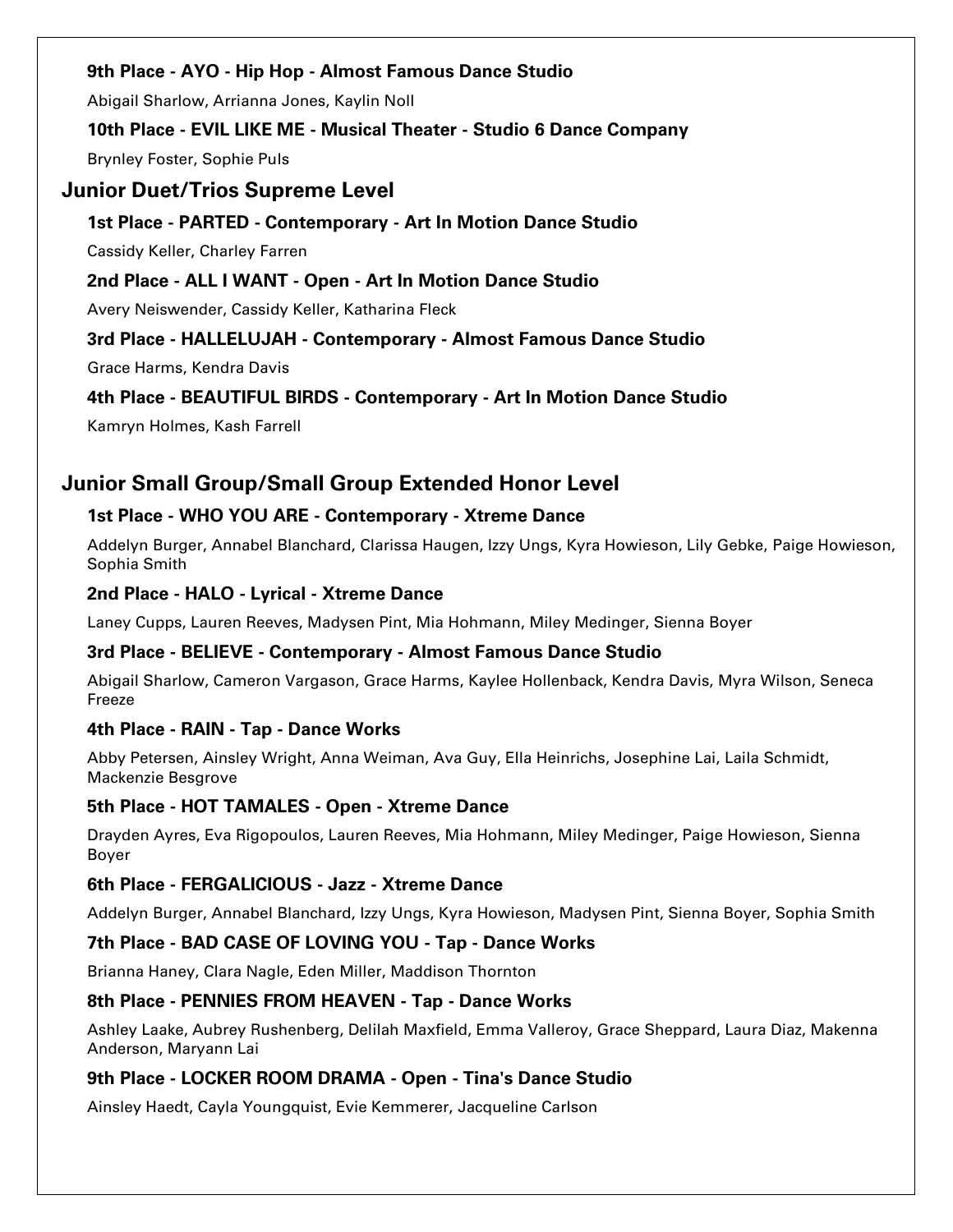### 10th Place - TRY EVERYTHING - Clogging - Studio 6 Dance Company

Aiden Corona, Connie Schott, Haley Pierson, Jeryn Kalinay, Kylie Arment, Madelynn Doty, Megan Hanlon

# Junior Small Group/Small Group Extended Supreme Level

### 1st Place - I AM LOST - Open - Art In Motion Dance Studio

Alyx Gardner, Avery Neiswender, Cassidy Keller, Charley Farren, Ella Tangen, Kaelyn Holmes, Katharina Fleck, Katherine Liagridonis, Katie Orgler

### 2nd Place - RIVER - Lyrical - Art In Motion Dance Studio

Alyx Gardner, Cassidy Keller, Charley Farren, Ella Tangen, Harper Farrell, Kaelyn Holmes, Katherine Liagridonis, Meg Moser, Neely Pulkstenis

### 3rd Place - CREEP - Contemporary - Art In Motion Dance Studio

Chloe Jung, Harper Farrell, Kamryn Edenburn, Madison Rasche, Makenna Gray, Mckenna Garcia, Momoe Tanaka, Neely Pulkstenis, Sadie Tsiakals

### 4th Place - C'MON EVERYBODY - Musical Theater - Evolve Dance Company

Allison Spires, Audrey Bogdonas, Elliette Guse, Valerie Aurelien

### 5th Place - ABC - Jazz - Art In Motion Dance Studio

Kamryn Holmes, Makenna Gray, Mckenna Garcia, Momoe Tanaka, Sarah Jacobs

### 6th Place - BLACK WIDOW - Jazz - Art In Motion Dance Studio

Alyx Gardner, Cassidy Keller, Charley Farren, Harper Farrell, Katie Orgler, Neely Pulkstenis, Sadie Tsiakals

### 7th Place - BRAVE SOULS - Lyrical - Evolve Dance Company

Allison Spires, Audrey Bogdonas, Elliette Guse, Valerie Aurelien

### 8th Place - BATS IN MY BELFRY - Character - National Dance Academy - Coralville

Alison Meredith, Ava Brewer, Claire Floss, Desirae Dunson, Lydia Shin, Maggie Shin, Makailah Meier, Sadie Floss

#### 9th Place - DECEMBER PRAYER - Lyrical - National Dance Academy - Coralville

Alison Meredith, Ava Brewer, Claire Floss, Desirae Dunson, Lydia Shin, Maggie Shin, Makailah Meier, Mckenzie Knebel

### 10th Place - I'VE GOT A CRUSH ON YOU - Jazz - National Dance Academy - Coralville

Alison Meredith, Ava Brewer, Claire Floss, Desirae Dunson, Lydia Shin, Maggie Shin, Makailah Meier, Mckenzie Knebel

# Junior Large Group/Large Group Extended Honor Level

### 1st Place - SCHOOLIN' LIFE - Acro/Gym - Almost Famous Dance Studio

Abigail Sharlow, Amya Wolf, Arrianna Jones, Bree Erion, Brooklyn Meyer, Cameron Vargason, Grace Harms, Kaylin Noll, Kendra Davis, Kyla Ramler, Meredith Parker, Morgan Ward, Sadie Erion, Seneca Freeze, Tessa Intorf

### 2nd Place - THE STORY - Lyrical - Almost Famous Dance Studio

Abigail Sharlow, Alaina Mead, Amya Wolf, Arrianna Jones, Bree Erion, Cameron Vargason, Grace Harms, Kaylee Hollenback, Kaylin Noll, Kendra Davis, Meredith Parker, Myra Wilson, Seneca Freeze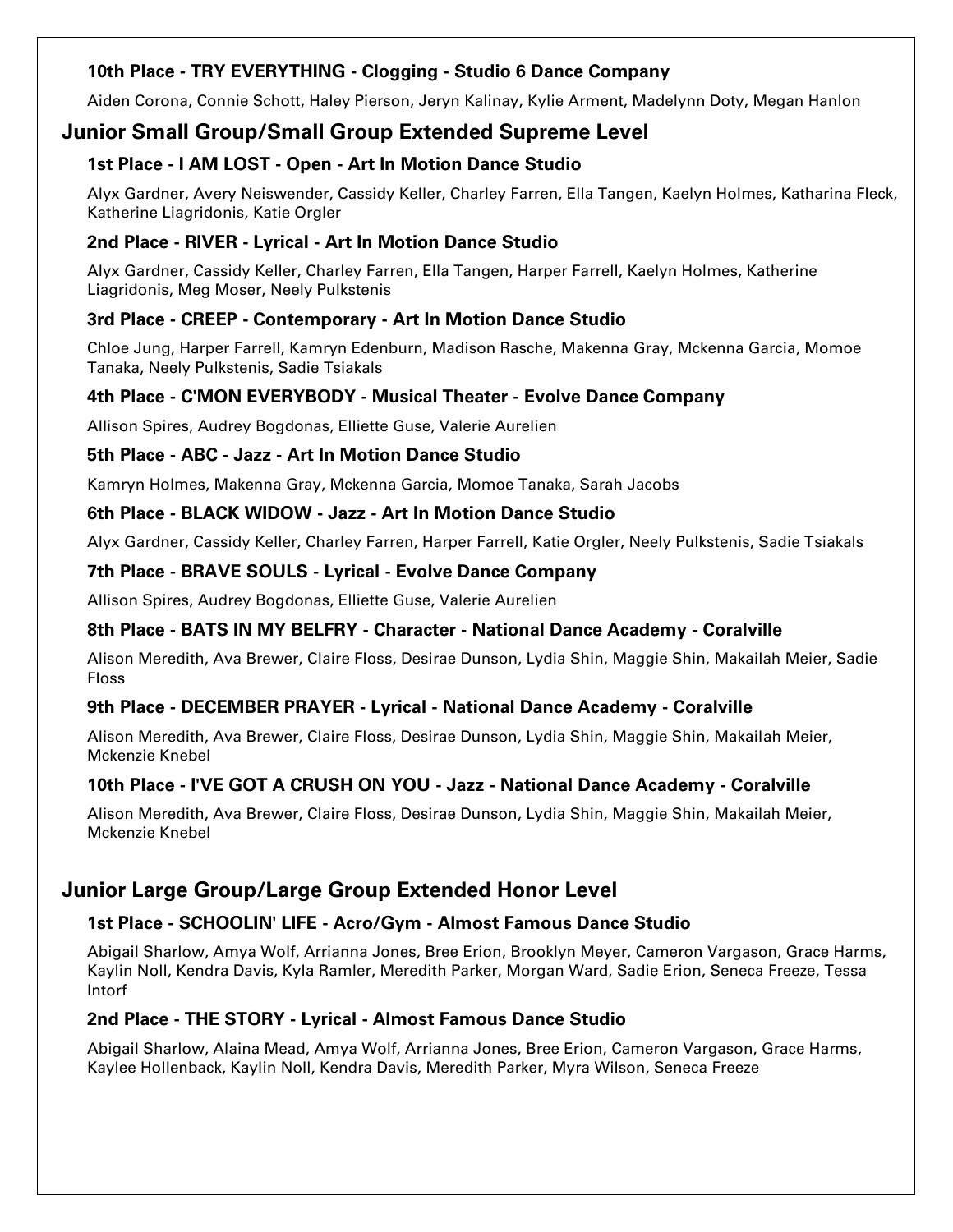### 3rd Place - FALLING - Lyrical - Xtreme Dance

Addelyn Burger, Annabel Blanchard, Clarissa Haugen, Drayden Ayres, Isabel Ungs, Kate Kunkel, Kyra Howieson, Laney Cupps, Madysen Pint, Mia Hohmann, Paige Howieson, Sienna Boyer, Sophia Smith

### 4th Place - CARNIVAL FEELING - Jazz - Tina's Dance Studio

Ainsley Haedt, Aniyah Schabilion, Clayton Carlson, Evie Kemmerer, Helena Fasko, Jacqueline Carlson, Jenna Keeshan, Marin Robertson, Natalie Christ, Natalie Nwatchock, Reese Crain, Wrigley Mancha

### 5th Place - I'VE GOT THE MUSIC IN ME - Jazz - Almost Famous Dance Studio

Abigail Sharlow, Alaina Mead, Arrianna Jones, Bree Erion, Cameron Vargason, Grace Harms, Kaylee Hollenback, Kaylin Noll, Kendra Davis, Meredith Parker, Myra Wilson, Seneca Freeze

### 6th Place - GET HYPE - Hip Hop - Xtreme Dance

Addelyn Burger, Alexia Koenighain, Annabel Blanchard, Hailey Vancleve, Isabel Ungs, Kyra Howieson, Laney Cupps, Madysen Pint, Mia Hohmann, Miley Medinger, Paige Howieson, Sienna Boyer, Sophia Smith

### 7th Place - LEMONADE STAND - Open - Tina's Dance Studio

Aniyah Schabilion, Caitlyn Reichard, Chloe Schwab, Jacqueline Carlson, Janelle Lankford, Jenna Keeshan, Marin Robertson, Natalie Christ, Natalie Nwatchock, Sydney Westendorf, Wrigley Mancha

# Junior Large Group/Large Group Extended Supreme Level

### 1st Place - UNSTEADY - Open - Art In Motion Dance Studio

Alyx Gardner, Avery Neiswender, Cassidy Keller, Charley Farren, Ella Tangen, Harper Farrell, Kaelyn Holmes, Kamryn Edenburn, Kamryn Holmes, Katharina Fleck, Katherine Liagridonis, Katie Orgler, Mallory Hobbs, Meg Moser, Momoe Tanaka, Neely Pulkstenis, Sadie Tsiakals, Sarah Jacobs

### 2nd Place - POLKA DOTS - Open - Art In Motion Dance Studio

Alyx Gardner, Avery Neiswender, Cassidy Keller, Charley Farren, Ella Tangen, Kaelyn Holmes, Katharina Fleck, Katherine Liagridonis, Mallory Hobbs, Sarah Jacobs

#### 3rd Place - SING SING SING - Jazz - Art In Motion Dance Studio

Cassidy Keller, Charley Farren, Ella Tangen, Harper Farrell, Kaelyn Holmes, Katherine Liagridonis, Madison Rasche, Meg Moser, Momoe Tanaka, Neely Pulkstenis

#### 4th Place - RISE UP - Lyrical - Art In Motion Dance Studio

Annie Schultz, Brinley Benson, Cassidy Keller, Charley Farren, Chloe Jung, Ella Parastaran, Kamryn Edenburn, Katie Orgler, Madison Rasche, Makenna Gray, Mckenna Garcia, Neely Pulkstenis, Penelope Kemna, Reese Phillips, Sadie Tsiakals

#### 5th Place - STAIRWAY TO PARADISE - Musical Theater - National Dance Academy - Coralville

Alison Meredith, Ava Brewer, Claire Floss, Desirae Dunson, Kara Thomas, Lydia Shin, Maggie Shin, Makailah Meier, Mckenzie Knebel, Olivia Casebolt, Sadie Floss, Sydney Divoky

# Junior Line/Line Extended/Production Honor Level

### 1st Place - MOVE - Hip Hop - Almost Famous Dance Studio

Abigail Sharlow, Alaina Mead, Amya Wolf, Arrianna Jones, Bree Erion, Brooklyn Meyer, Cameron Vargason, Grace Harms, Kaylee Hollenback, Kaylin Noll, Kendra Davis, Keyonna Wolf, Kyla Ramler, Lauren Mitchel, Meredith Parker, Morgan Ward, Myra Wilson, Sadie Erion, Saige Freeze, Seneca Freeze, Tessa Intorf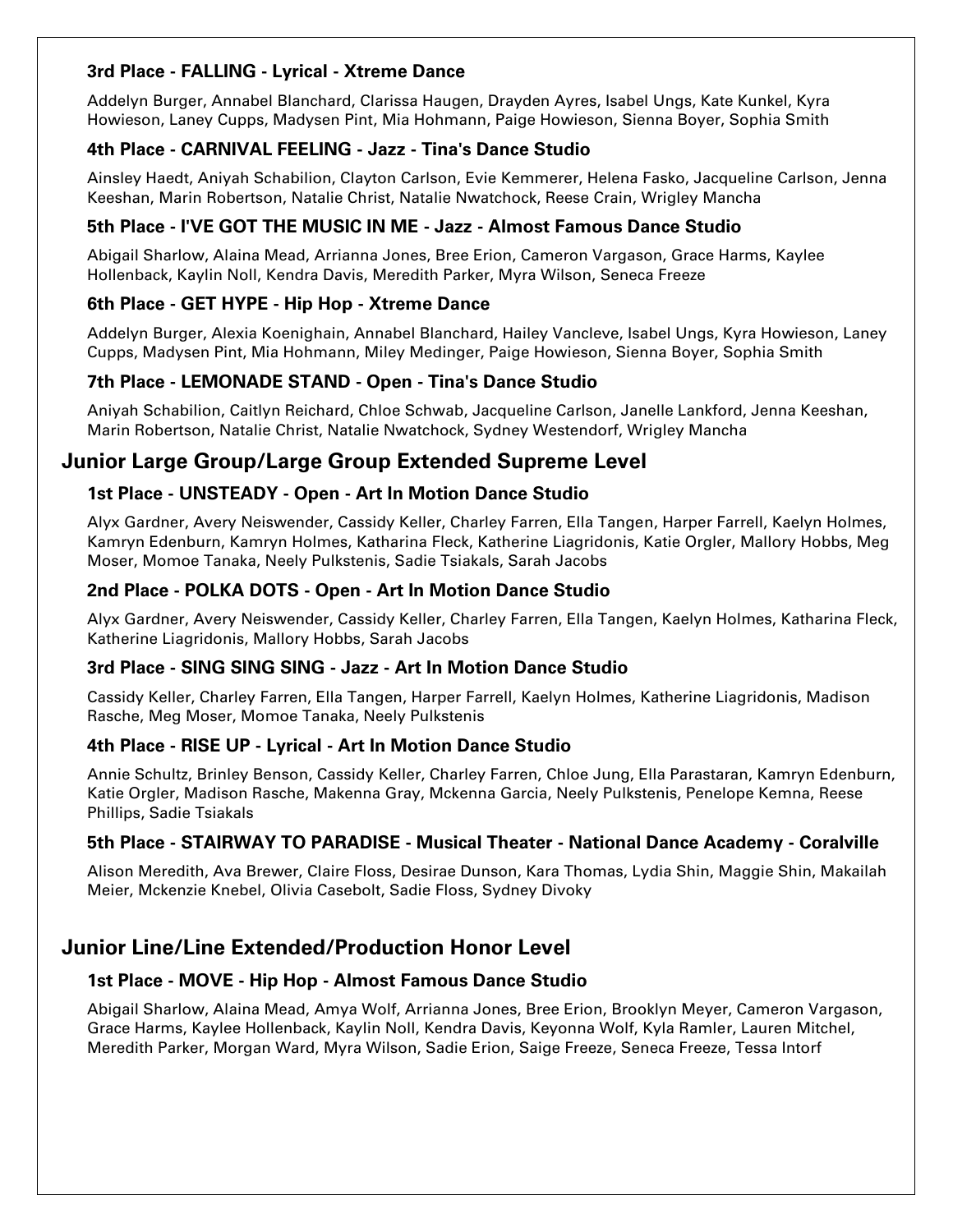### 2nd Place - BANG DEM STIX - Tap - Tina's Dance Studio

Ainsley Haedt, Aniyah Schabilion, Caitlyn Reichard, Carly Badger, Cayla Youngquist, Chelsea Nwatchock, Chloe Schwab, Clayton Carlson, Dana Ballenger, Emma Hamann, Evie Kemmerer, Hailey Schaack, Helena Fasko, Jacqueline Carlson, Janelle Lankford, Jenna Keeshan, Madison Schmidt, Marin Robertson, Matilda Mancha, Natalie Christ, Natalie Nwatchock, Reese Crain, Sydney Jensen, Sydney Westendorf, Wrigley Mancha

#### 3rd Place - TWINKLE TWINKLE - Lyrical - Tina's Dance Studio

Ainsley Haedt, Aniyah Schabilion, Ava Picolet, Carly Badger, Chelsea Nwatchock, Dana Ballenger, Emma Hamann, Emmersen Plett, Evie Kemmerer, Hailey Schaack, Helena Fasko, Jacqueline Carlson, Janelle Lankford, Jenna Keeshan, Kiera Johnson, Marin Robertson, Matilda Mancha, Natalie Nwatchock, Natalynn Kabel, Sydney Jensen, Wrigley Mancha

# Junior Line/Line Extended/Production Supreme Level

#### 1st Place - AIM BEACH PARTY - Production - Art In Motion Dance Studio

Abbey Vieth, Aili Strand, Alison Mcelroy, Alyx Gardner, Amelia Petrilli, Anna kate Cline, Annie Schultz, Aria Pape, Athena Mills, Aubrey Baylis, Avery Neiswender, Brinley Benson, Brynn Thornsbrough, Brynn Tsiakals, Cameron Mcelroy, Campbell Phillips, Cassidy Keller, Charley Farren, Chloe Jung, Ella Parastaran, Ella Shafer, Ella Tangen, Ellie Song, Emily Fuentes, Emma Dunn, Georgia Liagridonis, Grace Sumitro, Grace Terstriep, Hannah Bustetter, Harper Farrell, Hazel Neiswender, Jalynn Bugaj, Jessica Moore, Jillian Berg, Julia Tangen, Kaelyn Holmes, Kamryn Edenburn, Kamryn Holmes, Kash Farrell, Kate Moser, Katharina Fleck, Katherine Liagridonis, Katie Orgler, Kolbie Busboom, Laila Wells, Lauren Albrecht, Lauren Taylor, Leila Parastaran, Lilly Bradley, Livie Oltean, Madison Rasche, Makenna Gray, Mallory Hobbs, Mckenna Garcia, Meg Moser, Momoe Tanaka, Morgan Bates, Natalie Shafer, Neely Pulkstenis, Olivia Kamerer, Penelope Kemna, Reese Donsbach, Reese Phillips, Reilly Farren, Ruby Adams, Ruby Ballesteros, Sadie Tsiakals, Sarah Jacobs, Shinroong Song, Sophia Vega, Sophie Gordon, Symphony Trimble, Taryn Duffy, Taylor Knott, Virginia Bradley

#### 2nd Place - WHERE FEET MAY FAIL - Lyrical - Art In Motion Dance Studio

Alyx Gardner, Anna kate Cline, Annie Schultz, Avery Neiswender, Brinley Benson, Brynn Thornsbrough, Brynn Tsiakals, Cameron Mcelroy, Campbell Phillips, Cassidy Keller, Charley Farren, Chloe Jung, Ella Parastaran, Ella Tangen, Emily Fuentes, Emma Dunn, Harper Farrell, Jalynn Bugaj, Kamryn Edenburn, Kamryn Holmes, Kash Farrell, Katharina Fleck, Katie Orgler, Laila Wells, Lauren Albrecht, Lilly Bradley, Madison Rasche, Makenna Gray, Mallory Hobbs, Mckenna Garcia, Meg Moser, Momoe Tanaka, Neely Pulkstenis, Olivia Kamerer, Penelope Kemna, Reese Donsbach, Reese Phillips, Ruby Adams, Ruby Ballesteros, Sadie Tsiakals, Sarah Jacobs, Sophia Vega

# Teen Solo Honor Level

1st Place - Paige Kemp - Open - Xtreme Dance

2nd Place - Victoria Bettcher - Contemporary - Almost Famous Dance Studio

3rd Place - Aubrey Goedken - Open - Xtreme Dance

4th Place - Sophia Smith - Open - Xtreme Dance

5th Place - Hannah Bain - Contemporary - Xtreme Dance

6th Place - Samantha Recker - Jazz - Almost Famous Dance Studio

7th Place - Sophia Skemp - Contemporary - Xtreme Dance

8th Place - Chloe Schwab - Jazz - Tina's Dance Studio

9th Place - Kelsey Adams - Contemporary - Almost Famous Dance Studio

10th Place - Cassidy Gerdts - Tap - Dance Works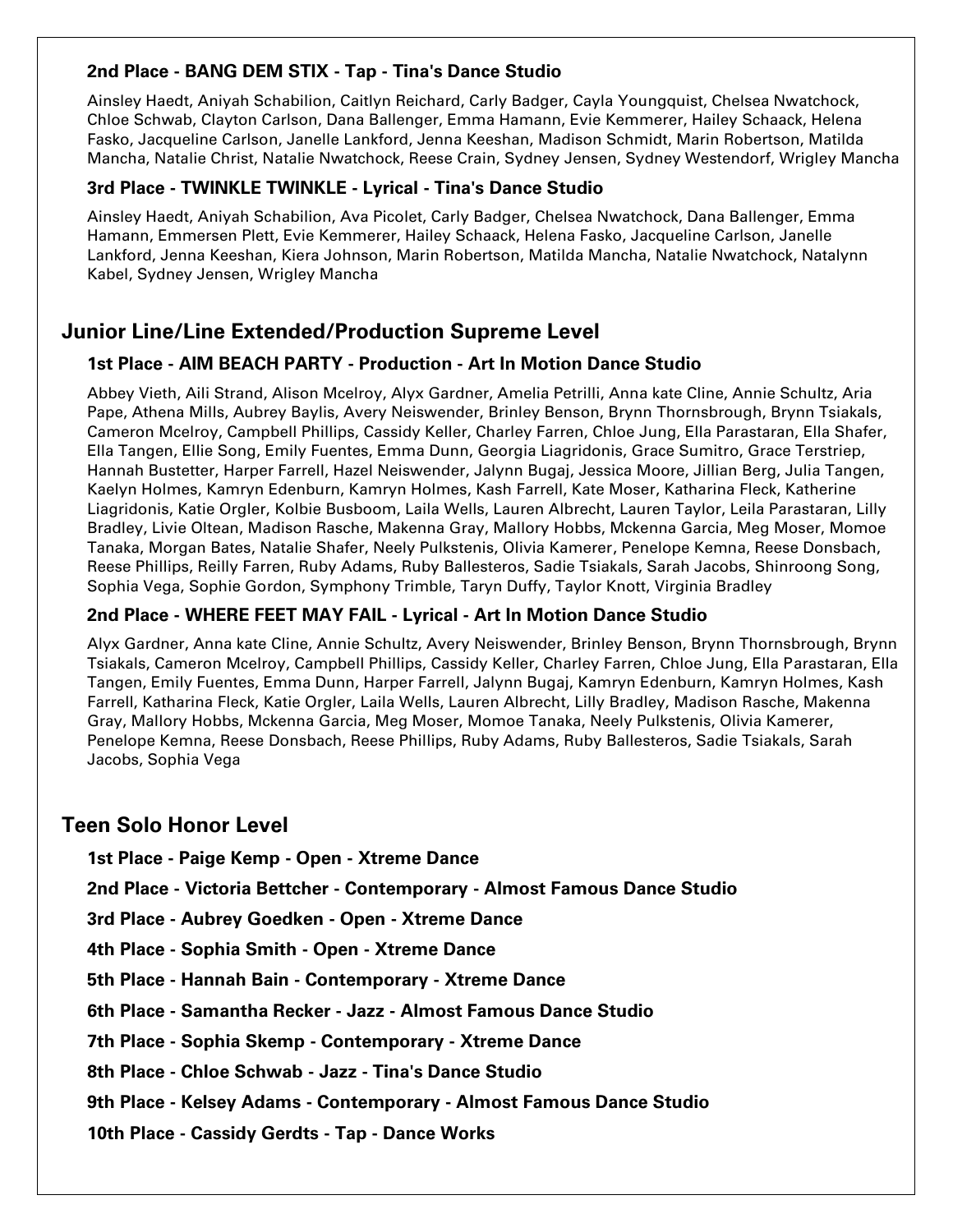# Teen Solo Supreme Level

1st Place - Georgia Liagridonis - Open - Art In Motion Dance Studio 2nd Place - Katherine Liagridonis - Contemporary - Art In Motion Dance Studio 3rd Place - Kaelyn Holmes - Open - Art In Motion Dance Studio 4th Place - Sophia Domberg - Lyrical - Evolve Dance Company 5th Place - Ella Tangen - Open - Art In Motion Dance Studio 6th Place - Sophie Dibenedetto - Lyrical - Evolve Dance Company 7th Place - Brady Theisen - Lyrical - Almost Famous Dance Studio 8th Place - Joslynn Labak - Lyrical - Evolve Dance Company 9th Place - Charley Farren - Contemporary - Art In Motion Dance Studio 10th Place - Jalynn Bugaj - Contemporary - Art In Motion Dance Studio Honor Level Special Awards Miss Tribute 2nd Runner Up (Teen) Paige Kemp - Xtreme Dance Miss Tribute 1st Runner Up (Teen) Sophia Smith - Xtreme Dance Miss Tribute Winner (Teen) Victoria Bettcher - Almost Famous Dance Studio Costume 2nd Runner Up (Teen) Addie Feldmann - Almost Famous Dance Studio Costume 1st Runner Up (Teen) Sophia Skemp - Xtreme Dance Costume Winner (Teen) Hannah Bain - Xtreme Dance Supreme Level Special Awards Mr. Tribute Winner (Teen)

Colby Ludwig - Tina's Dance Studio Miss Tribute 2nd Runner Up (Teen) Charley Farren - Art In Motion Dance Studio Miss Tribute 1st Runner Up (Teen) Kaelyn Holmes - Art In Motion Dance Studio Miss Tribute Winner (Teen) Katherine Liagridonis - Art In Motion Dance Studio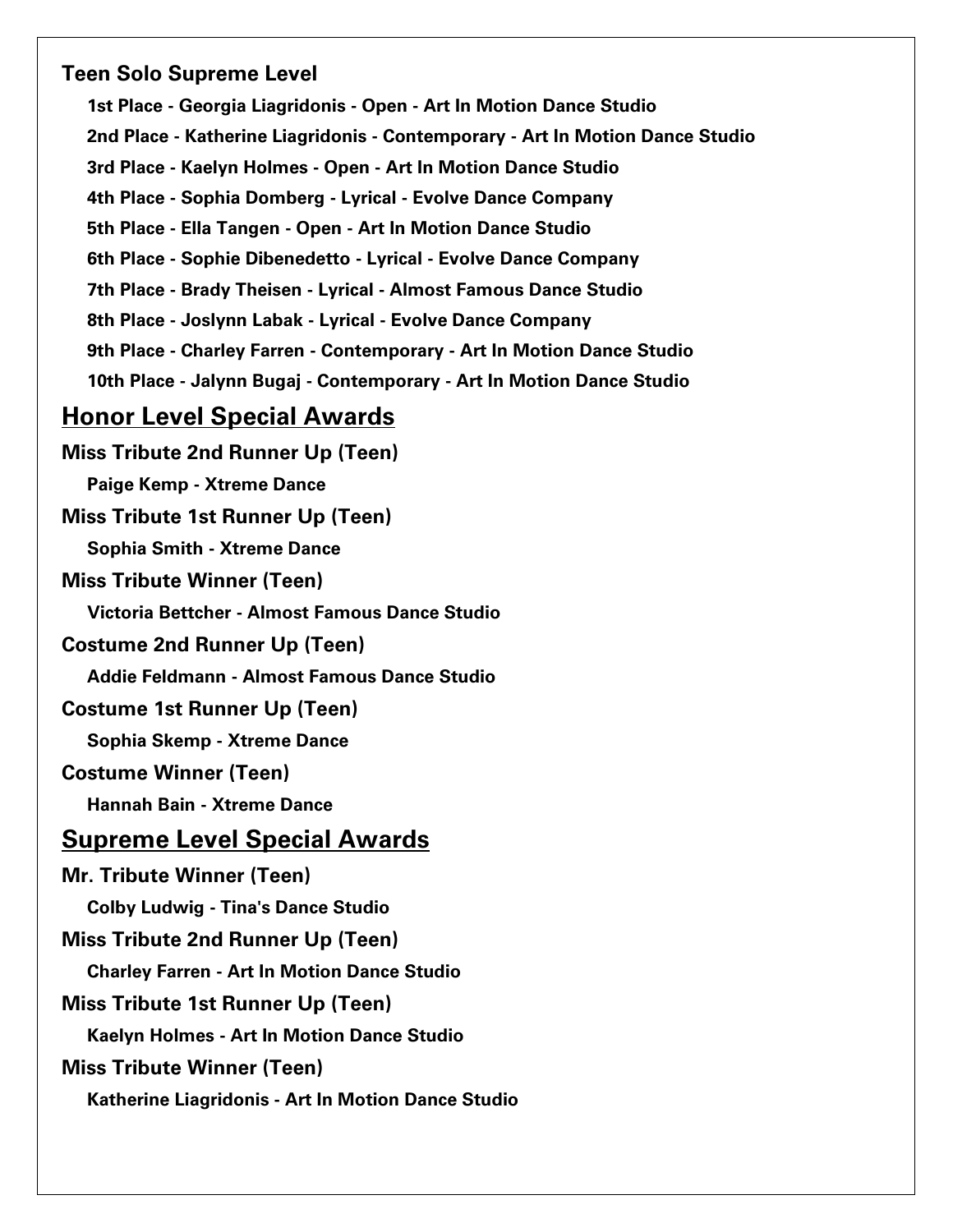Costume 2nd Runner Up (Teen) Brady Theisen - Almost Famous Dance Studio Costume 1st Runner Up (Teen) Olivia Casebolt - National Dance Academy - Coralville Costume Winner (Teen) Kirstyn Miller - Almost Famous Dance Studio Teen Duet/Trios Honor Level 1st Place - TWO BIRDS - Contemporary - Tina's Dance Studio Chloe Schwab, Sydney Westendorf 2nd Place - SINS NOT TRAGEDY - Clogging - Studio 6 Dance Company Madeline Bartacheck, Olivia Degeeter 3rd Place - LE JAZZ HOT - Musical Theater - Almost Famous Dance Studio Allie Riches, Leah Smith 4th Place - BOOGIE WOOGIE CANDYMAN - Jazz - Studio 6 Dance Company Bryanna Timm, Hunter Conaway 5th Place - BELIEVER - Jazz - National Dance Academy - Coralville Christine Cummings, Jessica Alberhasky 6th Place - OUR LIPS ARE SEALED - Jazz - Dance Works Kyra Bohannon, Paige Bohannon Teen Duet/Trios Supreme Level 1st Place - HEAL - Contemporary - Almost Famous Dance Studio Brady Theisen, Leah Krantz 2nd Place - HEAVEN I KNOW - Contemporary - Art In Motion Dance Studio Charley Farren, Kaelyn Holmes 3rd Place - WAVES - Contemporary - Art In Motion Dance Studio Brynn Tsiakals, Ella Shafer, Emily Fuentes 4th Place - HEAVY IN YOUR ARMS - Contemporary - Evolve Dance Company Joslynn Labak, Lauren Mendoza 5th Place - SKIN AND BONES - Open - Almost Famous Dance Studio Kirstyn Miller, Sydney Freeze 6th Place - DISNEY VILLIANS - Musical Theater - Art In Motion Dance Studio Charley Farren, Harper Farrell 7th Place - BRING ME TO LIFE - Open - Evolve Dance Company Joslynn Labak, Lauren Kerr 8th Place - LIGHT OF THE TWO - Open - National Dance Academy - Coralville Kara Thomas, Sydney Divoky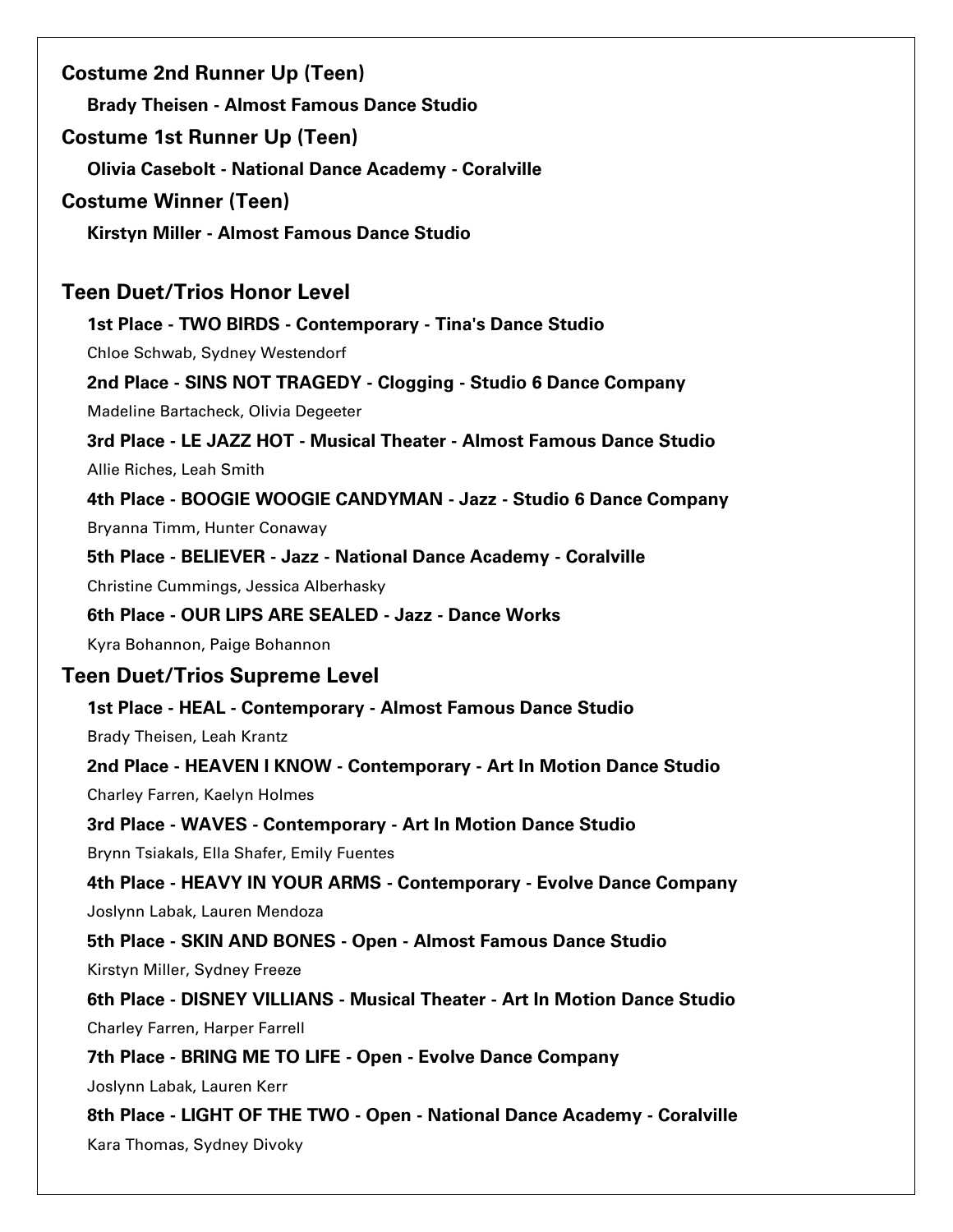### 9th Place - HIGHER LOVE - Contemporary - National Dance Academy - Coralville

Hailey Ankenbauer, Hannah Johnson

#### 10th Place - FIRE WATER - Contemporary - Tina's Dance Studio

Abby Lundvall, Megan Sacia

# Teen Small Group/Small Group Extended Honor Level

### 1st Place - BEAT OF MY DRUM - Tap - Dance Works

Addison Flynn, Carmen Vavra, Cassidy Gerdts, Emma Follis, Jerzey Sheppard, Kylee Harper, Taylor Bohannon

### 2nd Place - BOX OF SECRETS - Tap - Dance Works

Alexis Erickson, Chanelle Maxfield, Claire Gillespie, Isabelle Sneath, Kyra Bohannon, Paige Bohannon, Tatum **Connelly** 

### 3rd Place - BLACK CAT - Jazz - Art In Motion Dance Studio

Anna kate Cline, Annie Schultz, Chloe Jung, Ella Parastaran, Kamryn Edenburn, Madison Rasche

### 4th Place - THIS IS ME - Lyrical - Dance Works

Carmen Vavra, Cassidy Gerdts, Emma Follis, Jerzey Sheppard, Kylee Harper, Laura Stineman, Taylor Bohannon

### 5th Place - WRAPPED UP - Tap - Dance Works

Alyssa Broer, Clare Lotspeich, Grace Follis, Isabella Martens, Kaedyn Burkey, Kiley Stineman, Madelynn Barnes

### 6th Place - MY SWEET BABY - Musical Theater - National Dance Academy - Coralville

Christine Cummings, Lilien Nelson-bourtros, Mara Caylor, Mckenzie Knebel, Nina Sieben, Sadie Rummel, Sophia Schnoebelen

#### 7th Place - INTO THE DARKNESS - Acro/Gym - Almost Famous Dance Studio

Abbey Kramer, Ashlynn Brown, Haley Hansen, Madison Johnson, Madison Ward, Melissa Davis, Paige Ungs, Sydney Freeze, Val Meyer

### 8th Place - DOLLHOUSE - Contemporary - Tina's Dance Studio

Caitlyn Reichard, Chloe Schwab, Janelle Lankford, Madison Schmidt, Sydney Westendorf

#### 9th Place - I'M A LADY - Open - Studio 6 Dance Company

Allison Maurer, Bryanna Timm, Emily Cline, Emma Hanlon, Madeline Bartacheck, Maycee Cline, Olivia Degeeter, Quinci Andes, Sophie Puls

### 10th Place - FOREVER YOUNG - Lyrical - Tina's Dance Studio

Caitlyn Reichard, Chloe Schwab, Clayton Carlson, Madison Schmidt, Natalie Christ, Reese Crain, Sydney **Westendorf** 

# Teen Small Group/Small Group Extended Supreme Level

#### 1st Place - LANDFILL - Contemporary - Evolve Dance Company

Amber Golich, Bri Hawks, Joslynn Labak, Katie Hart, Lauren Kerr, Lauren Mendoza, Madison Gunderson, Sophia Domberg, Sophie Dibenedetto

### 2nd Place - ANOTHER DAY OF SUN - Musical Theater - Evolve Dance Company

Amber Golich, Ayanna Tate, Bri Hawks, Joslynn Labak, Lauren Kerr, Lauren Mendoza, Madison Gunderson, Sophia Domberg, Sophie Dibenedetto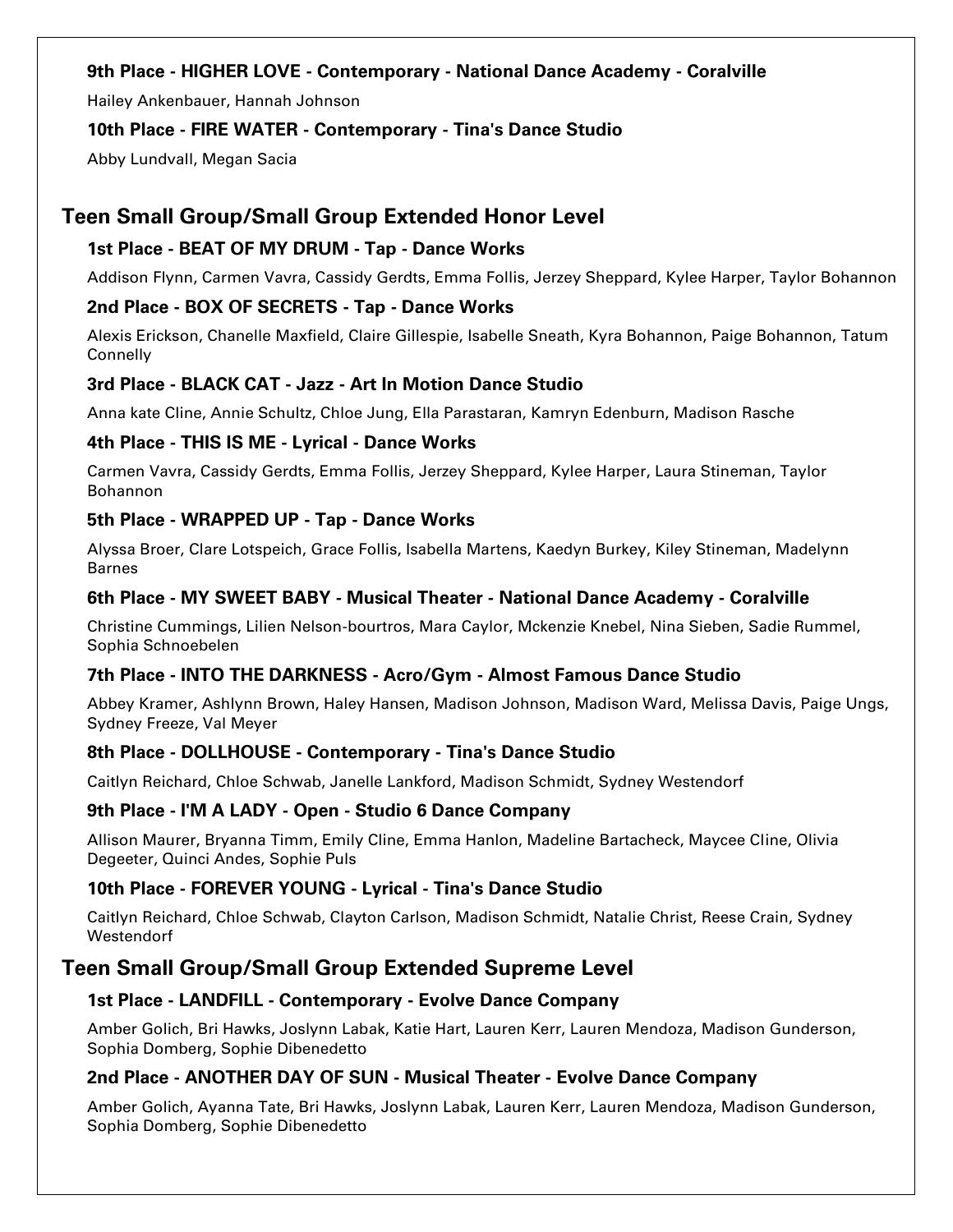### 3rd Place - THERE'S NOTHING HOLDING ME BACK - Tap - Evolve Dance Company

Amber Golich, Joslynn Labak, Lauren Kerr, Lauren Mendoza, Madison Gunderson, Sophie Dibenedetto

### 4th Place - GIRL BEHIND THE MASK - Open - Art In Motion Dance Studio

Abbey Vieth, Ella Shafer, Ella Tangen, Emily Fuentes, Georgia Liagridonis, Grace Sumitro, Julia Tangen, Kate Moser, Taylor Knott

### 5th Place - SOLDIER - Open - Almost Famous Dance Studio

Brady Theisen, Claire Tuetken, Jessica Smock, Kirstyn Miller, Leah Krantz, Paige Ungs, Samantha Recker, Sydney Freeze

### 6th Place - HALLELUJAH - Lyrical - Xtreme Dance

Aubrey Goedken, Emma Kapler, Hannah Bain, Lily Schmidt, Olivia Jones, Paige Kemp, Sophia Smith

### 7th Place - OPEN HANDS - Contemporary - Almost Famous Dance Studio

Brady Theisen, Jessica Smock, Kelsey Adams, Kirstyn Miller, Leah Krantz, Paige Ungs, Sydney Freeze

### 8th Place - EVERYTHING - Lyrical - Art In Motion Dance Studio

Brynn Tsiakals, Ella Shafer, Emily Fuentes, Jalynn Bugaj, Ruby Adams

### 9th Place - CONTROL - Open - Evolve Dance Company

Ariele Palmer, Ava Dewey, Cassie Griffiths, Grace Thiede, Katie Hart, Kristen Kokinias

### 10th Place - PENNIES FROM HEAVEN - Musical Theater - National Dance Academy - Coralville

Devon Dunson, Hailey Ankenbauer, Hannah Johnson, Heather Craig, Kara Thomas, Laura Schilling, Olivia Casebolt, Sydney Divoky

# Teen Large Group/Large Group Extended Honor Level

### 1st Place - HANGIN BY A THREAD - Lyrical - Almost Famous Dance Studio

Addie Feldmann, Allie Riches, Ashlynn Brown, Brady Theisen, Claire Tuetken, Haley Hansen, Jessica Smock, Kelsey Adams, Kinzey Bottleman, Kirstyn Miller, Leah Krantz, Leah Smith, Madison Ward, Paige Ungs, Samantha Recker, Sydney Freeze, Victoria Bettcher

### 2nd Place - SLAY - Hip Hop - Xtreme Dance

Abigail Coats, Bailee Wenzel, Emma Kapler, Hannah Bain, Hannah Mayberry, Imani Bush, Lily Gebke, Lily Schmidt, Maddie Rix, Morgan Pfohl, Natalie Meyer, Paige Kemp, Sophia Skemp, Triclyn Flogel

### 3rd Place - I'VE GOT RHYTHM - Musical Theater - Almost Famous Dance Studio

Allie Riches, Ashlynn Brown, Haley Hansen, Jessica Smock, Kinzey Bottleman, Leah Smith, Madison Ward, Melissa Davis, Paige Ungs, Sydney Freeze

### 4th Place - COME TOGETHER - Jazz - Almost Famous Dance Studio

Addie Feldmann, Allie Riches, Ashlynn Brown, Brady Theisen, Claire Tuetken, Haley Hansen, Jessica Smock, Kelsey Adams, Kinzey Bottleman, Kirstyn Miller, Leah Krantz, Leah Smith, Madison Johnson, Madison Ward, Paige Ungs, Samantha Recker, Sydney Freeze, Val Meyer

### 5th Place - EMOTIONS - Jazz - Xtreme Dance

Aubrey Goedken, Bailee Wenzel, Emma Kapler, Hannah Bain, Jacquelyn Peckosh, Lily Schmidt, Natalie Meyer, Olivia Jones, Paige Kemp, Sophia Skemp

### 6th Place - YONCE - Hip Hop - Almost Famous Dance Studio

Addie Feldmann, Allie Riches, Anisa Krouse, Ashlynn Brown, Brady Theisen, Claire Tuetken, Jessica Smock, Kinzey Bottleman, Kirstyn Miller, Leah Krantz, Leah Smith, Madison Ward, Paige Ungs, Samantha Recker, Shelbie Reyhons, Sydney Freeze, Victoria Bettcher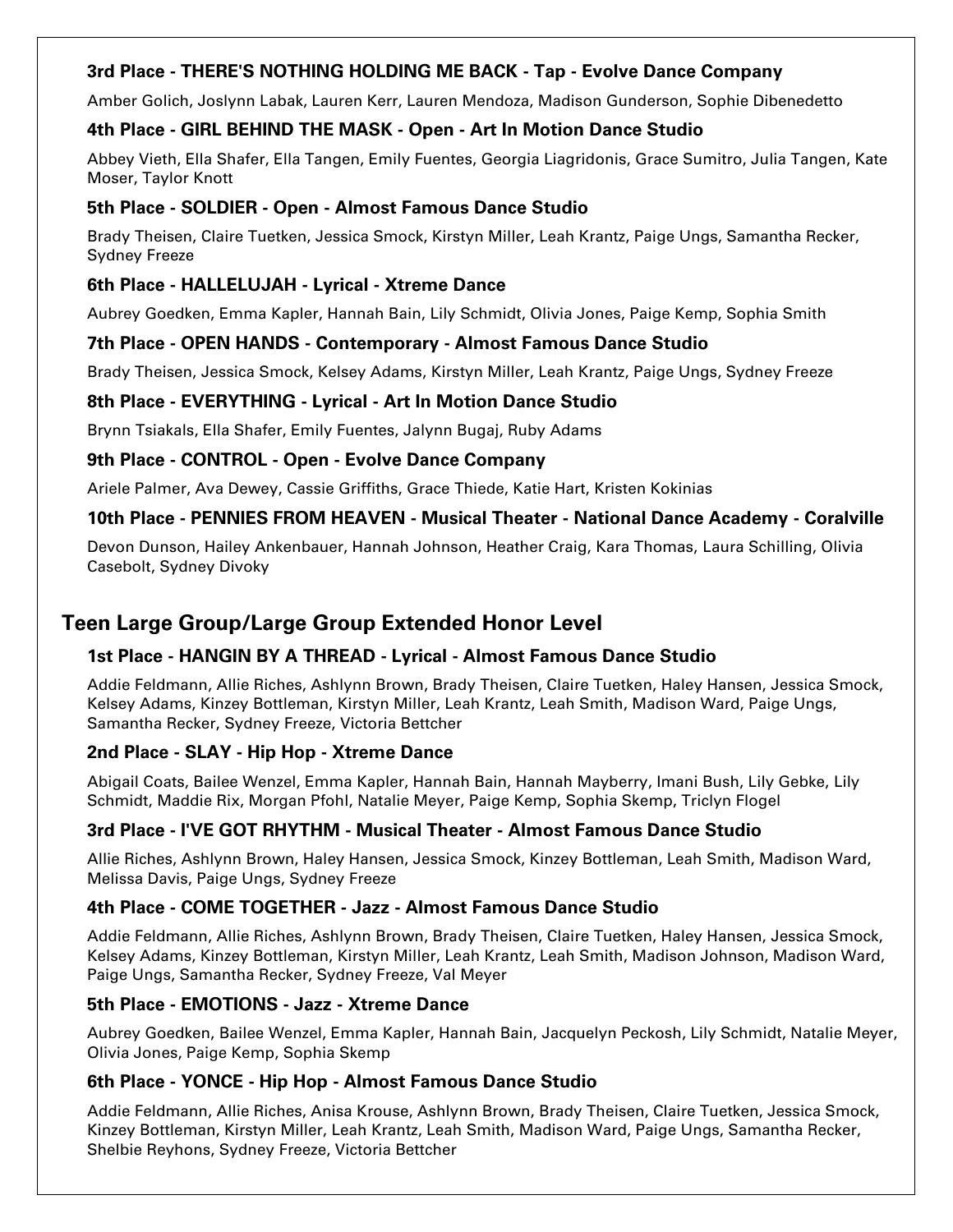### 7th Place - I REMEMBER HER - Lyrical - National Dance Academy - Coralville

Christine Cummings, Ellie Chen, Jessica Alberhasy, Lilien Nelson-bourtros, Mara Caylor, Nina Sieben, Sadie Floss, Sadie Rummel, Sophia Schnoebelen, Sydney Greb

### 8th Place - LOST BOY - Lyrical - Studio 6 Dance Company

Abby Pierson, Ava Sacora, Bryanna Timm, Hailey Heishman, Hunter Conaway, Jeryn Kalinay, Karagyn Minnaert, Karsyn Minnaert, Kylee Holland, Lily Kriegel, Megan Hanlon, Olivia Degeeter, Sophie Puls

### 9th Place - HUSH - Jazz - National Dance Academy - Coralville

Christine Cummings, Ellie Chen, Jessica Alberhasy, Lilien Nelson-bourtros, Mara Caylor, Nina Sieben, Sadie Floss, Sadie Rummel, Sophia Schnoebelen, Sydney Greb

# Teen Large Group/Large Group Extended Supreme Level

### 1st Place - PRAYING - Open - Art In Motion Dance Studio

Abbey Vieth, Brynn Tsiakals, Charley Farren, Ella Shafer, Ella Tangen, Emily Fuentes, Georgia Liagridonis, Grace Sumitro, Grace Terstriep, Jillian Berg, Julia Tangen, Kaelyn Holmes, Kate Moser, Katherine Liagridonis, Livie Oltean, Meg Moser, Natalie Shafer, Symphony Trimble, Taylor Knott

### 2nd Place - DEFYING GRAVITY - Lyrical - Evolve Dance Company

Ava Dewey, Ayanna Tate, Bri Hawks, Cassie Griffiths, Grace Thiede, Jernie Saunders, Joslynn Labak, Katie Hart, Kristen Kokinias, Lauren Kerr, Lauren Mendoza, Madison Gunderson, Reese Fitzgerald, Sophia Domberg, Zayda Davidson

### 3rd Place - BANG BANG - Jazz - Evolve Dance Company

Ariele Palmer, Ava Dewey, Ayanna Tate, Cassie Griffiths, Grace Thiede, Jernie Saunders, Katie Hart, Kristen Kokinias, Reese Fitzgerald, Zayda Davidson

### 4th Place - MANY RIVERS TO CROSS - Contemporary - National Dance Academy - Coralville

Devon Dunson, Ellie Chen, Hailey Ankenbauer, Hannah Johnson, Heather Craig, Jessica Alberhasky, Kara Thomas, Laura Schilling, Olivia Casebolt, Sydney Divoky, Sydney Greb

# Teen Line/Line Extended/Production Honor Level

### 1st Place - WAITING - Lyrical - Xtreme Dance

Abigail Coats, Aubrey Goedken, Bailee Wenzel, Emma Kapler, Emma Powers, Hannah Bain, Hannah Mayberry, Imani Bush, Jacquelyn Peckosh, Kylie Goedken, Lily Gebke, Lily Schmidt, Lizzy Konrardy, Maddie Rix, Morgan Pfohl, Natalie Meyer, Olivia Jones, Paige Kemp, Sophia Hefel, Sophia Skemp, Triclyn Flogel

### 2nd Place - TURN UP - Hip Hop - Tina's Dance Studio

Aniyah Schabilion, Arayah Berryman, Ava Picolet, Caitlyn Reichard, Carly Badger, Chelsea Nwatchock, Claire Wilder, Colby Ludwig, Connor Thompson, Eisley Weinert, Emersyn Sissel, Emma Hamann, Gracie Henningsen, Hailey Schaack, Janelle Lankford, Jevin Lindle, Jonas Schlicting, Josie Lindle, Kiera Johnson, Laiylah Dankert, London Grage, Marin Robertson, Matilda Mancha, Micah Madison, Natalie Nwatchock, Olivia Wheeler, Paityn Leigh, Ramire Berryman, Rita Ordaz, Samson Aundrea, Sydney Jensen, Thomas Schlicting, Wrigley Mancha

### 3rd Place - 50'S HOUSEWIVES - Production - Studio 6 Dance Company

Abby Pierson, Adalyn Scheffert, Aiden Corona, Allison Maurer, Amiah Lint, Ana Coleman, Ava Sacora, Bailee Fogle, Brooklyn Costello, Bryanna Timm, Brynley Foster, Caden Lakose, Callie Clark, Chloe Hess, Connie Schott, Emily Cline, Emma Hanlon, Hailey Heishman, Haley Pierson, Hunter Conaway, Jayden Brown, Jeryn Kalinay, Karagyn Minnaert, Karlie Butcher, Karsyn Minnaert, Kierstin Vandekamp, Kylee Holland, Kylee Neighbors, Kylie Arment, Lily Kriegel, Madeline Bartacheck, Madelynn Doty, Maycee Cline, Megan Hanlon, Megan Reedy, Olivia Degeeter, Quinci Andes, Shaelynn Keller, Sophie Puls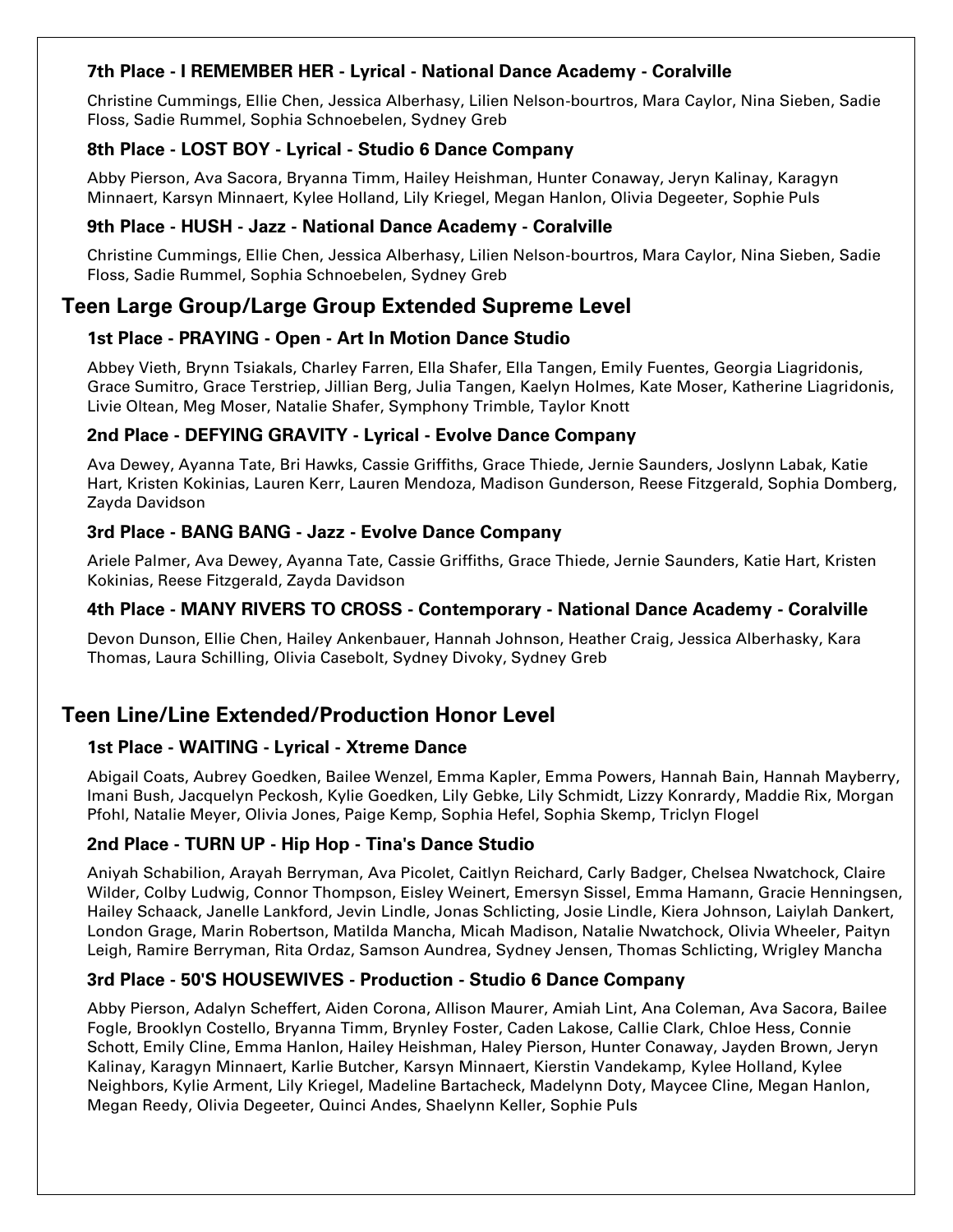# Teen Line/Line Extended/Production Supreme Level

### 1st Place - COCOON - Open - National Dance Academy - Coralville

Alison Meredith, Ava Brewer, Christine Cummings, Claire Floss, Desirae Dunson, Devon Dunson, Ellie Chen, Hailey Ankenbauer, Hannah Johnson, Heather Craig, Jessica Alberhasky, Kara Thomas, Laura Schilling, Lilien Nelson-bourtros, Lydia Shin, Maggie Shin, Makailah Meier, Mara Caylor, Mckenzie Knebel, Nina Sieben, Olivia Casebolt, Sadie Floss, Sadie Rummel, Sophia Schnoebelen, Sydney Divoky, Sydney Greb

# Senior Solo Honor Level

1st Place - Olivia Jones - Lyrical - Xtreme Dance 2nd Place - Anisa Krouse - Contemporary - Almost Famous Dance Studio 3rd Place - Jacquelyn Peckosh - Contemporary - Xtreme Dance 4th Place - Leah Zeimet - Jazz - Dance Works 5th Place - Ally Bartachek - Lyrical - Almost Famous Dance Studio 6th Place - Kaitlyn Guyer - Lyrical - Almost Famous Dance Studio 7th Place - Ava Langford - Jazz - Dance Works 8th Place - Shelby Koehler - Lyrical - Almost Famous Dance Studio 9th Place - Jerzey Sheppard - Lyrical - Dance Works 10th Place – Megan Smith - Lyrical - Almost Famous Dance Studio Senior Solo Supreme Level 1st Place - Abbey Vieth - Open - Art In Motion Dance Studio 2nd Place - Grace Terstriep - Open - Art In Motion Dance Studio 3rd Place - Taylor Knott - Jazz - Art In Motion Dance Studio 4th Place - Jillian Berg - Lyrical - Art In Motion Dance Studio 5th Place - Hannah Doane - Lyrical - Evolve Dance Company 6th Place - Imani Bush - Lyrical - Xtreme Dance 7th Place - Julia Tangen - Contemporary - Art In Motion Dance Studio 8th Place - Grace Sumitro - Contemporary - Art In Motion Dance Studio 9th Place - Morgan Pfohl - Lyrical - Xtreme Dance 10th Place - Amber Golich - Lyrical - Evolve Dance Company Honor Level Special Awards Miss Tribute 2nd Runner Up (Senior) Anisa Krouse - Almost Famous Dance Studio Miss Tribute 1st Runner Up (Senior) Olivia Jones - Xtreme Dance Miss Tribute Winner (Senior) Jacquelyn Peckosh - Xtreme Dance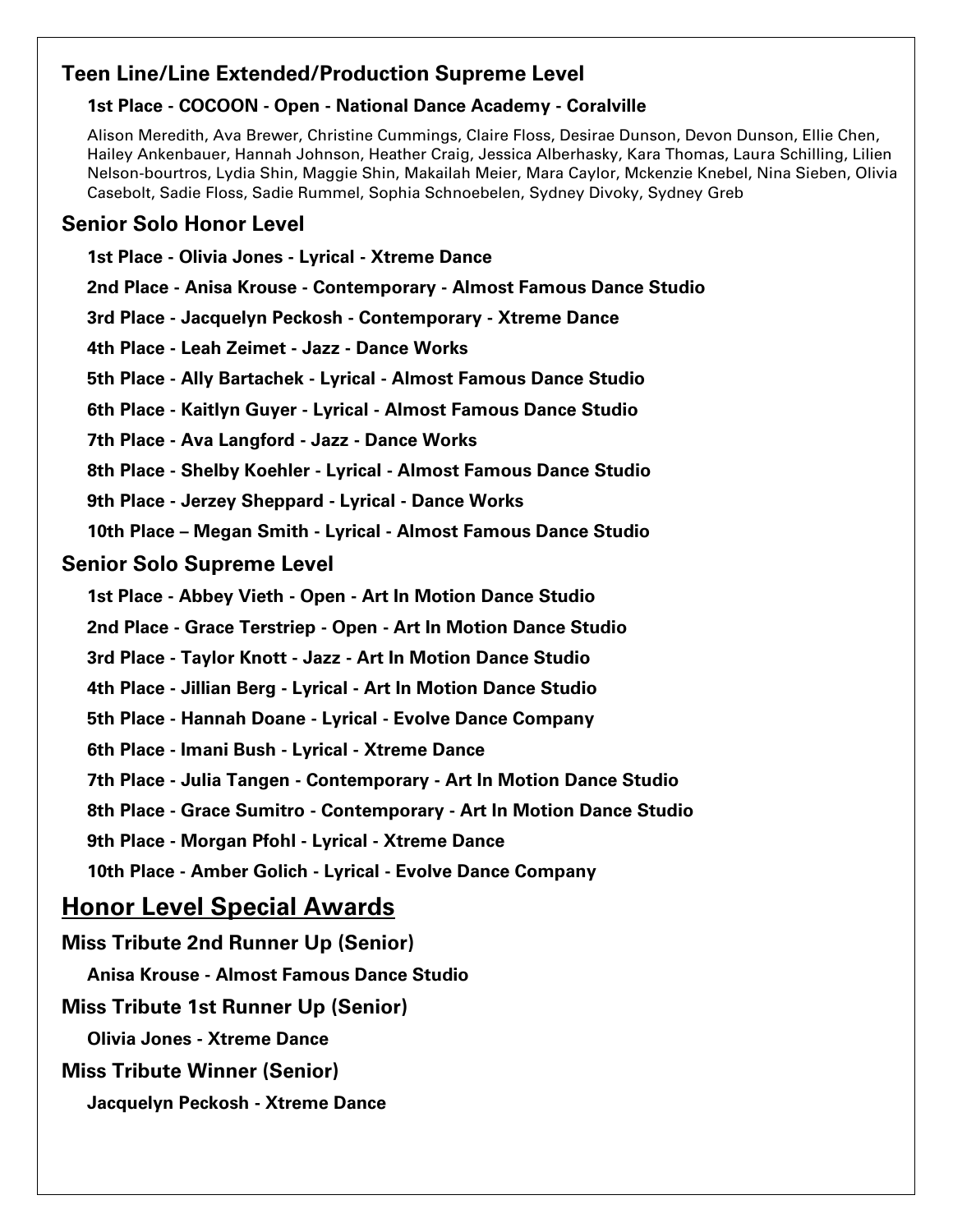Costume 2nd Runner Up (Senior) Jacquelyn Peckosh - Xtreme Dance Costume 1st Runner Up (Senior) Olivia Jones - Xtreme Dance Costume Winner (Senior) Megan Smith - Almost Famous Dance Studio Supreme Level Special Awards Miss Tribute 2nd Runner Up (Senior) Taylor Knott - Art In Motion Dance Studio Miss Tribute 1st Runner Up (Senior) Abbey Vieth - Art In Motion Dance Studio Miss Tribute Winner (Senior) Jillian Berg - Art In Motion Dance Studio Costume 2nd Runner Up (Senior) Josie Lindle - Tina's Dance Studio Costume 1st Runner Up (Senior) Hannah Doane - Evolve Dance Company Costume Winner (Senior) Madisan Birt - Almost Famous Dance Studio Senior Duet/Trios Honor Level 1st Place - THIS WOMENS WORK - Contemporary - Almost Famous Dance Studio Ally Bartachek, Anisa Krouse 2nd Place - PHOENIX - Jazz - Dance Works Abby Lance, Katie Engel, Shannon Pollmeier Senior Duet/Trios Supreme Level 1st Place - FLIGHT - Contemporary - Art In Motion Dance Studio Abbey Vieth, Grace Terstriep 2nd Place - IT'S GOTTA STOP SOMEWHERE - Open - Art In Motion Dance Studio Abbey Vieth, Jillian Berg, Taylor Knott 3rd Place - ALMOST OVER - Lyrical - Art In Motion Dance Studio Jillian Berg, Taylor Knott 4th Place - HOLD MY HAND - Jazz - Tina's Dance Studio Josie Lindle, Kaeli Verbrugge 5th Place - I GAVE IT ALL - Lyrical - Evolve Dance Company Hannah Doane, Sophia Domberg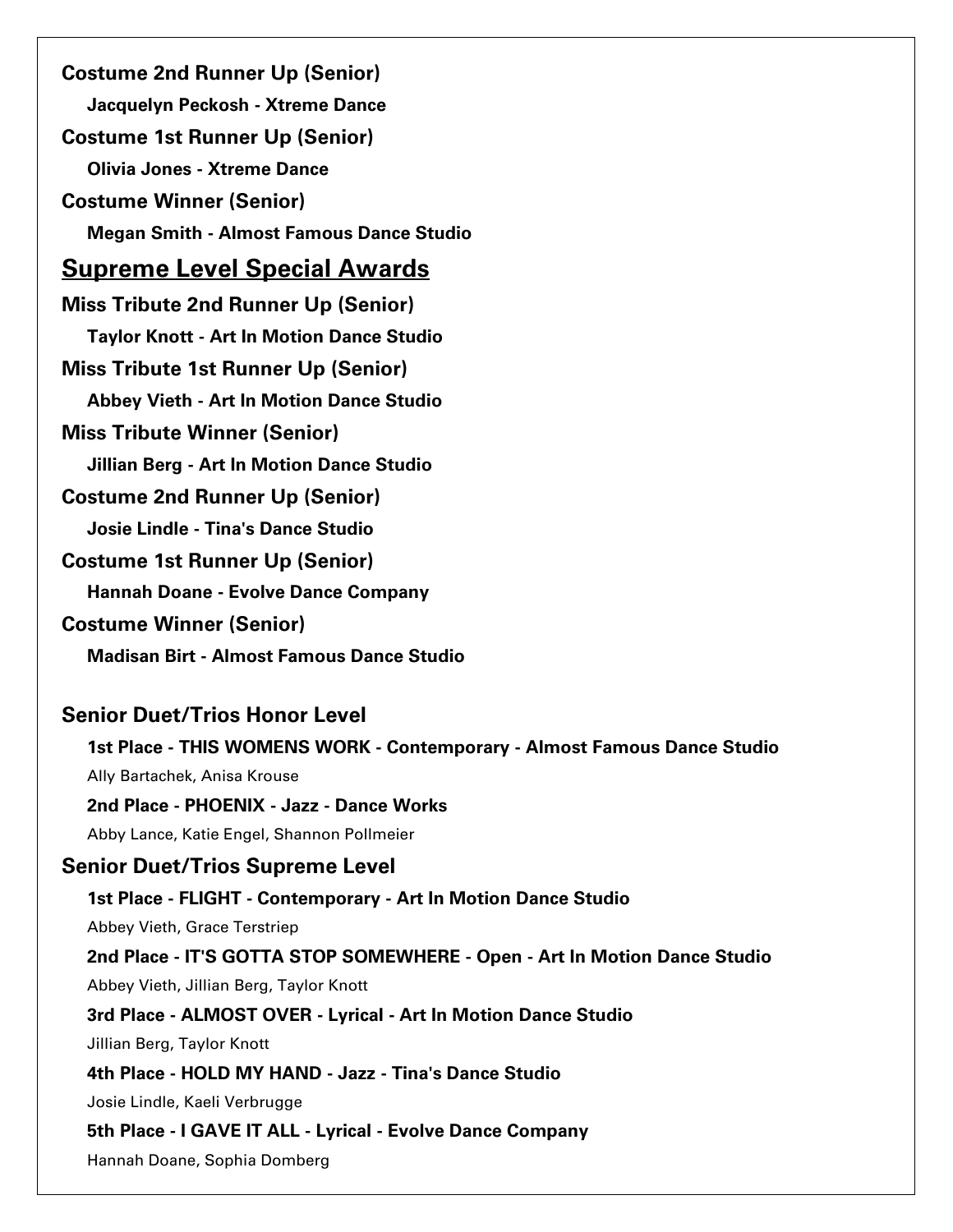### 6th Place - HIT THE GAS - Hip Hop - Tina's Dance Studio

Alyssa Schnoor, Dana Gehrls, Josie Lindle

### 7th Place - WHAT YOU DO - Contemporary - Evolve Dance Company

Jernie Saunders, Kristen Kokinias

# Senior Small Group/Small Group Extended Honor Level

### 1st Place - COMMANDER - Jazz - Dance Works

Addison Flynn, Ava Langford, Hailey Hansen, Leah Zeimet

### 2nd Place - SHATTER ME - Tap - Dance Works

Ava Langford, Hailey Hansen, Laura Stineman, Leah Zeimet

### 3rd Place - SUPERCALI - Tap - Studio 6 Dance Company

Allison Maurer, Callie Clark, Emma Hanlon, Madeline Bartacheck, Maycee Cline, Megan Reedy, Quinci Andes, Sophie Puls

### 4th Place - STATION - Lyrical - Studio 6 Dance Company

Allison Maurer, Emily Cline, Kylee Neighbors, Quinci Andes, Sophie Puls

### 5th Place - ONE NIGHT ONLY - Tap - Dance Works

Abby Lance, Jessica Lai, Katie Engel, Shannon Pollmeier

### 6th Place - IT'S OH SO QUIET - Extended Jazz - Studio 6 Dance Company

Allison Maurer, Emily Cline, Kylee Neighbors, Maycee Cline, Quinci Andes, Sophie Puls

### 7th Place - LONE RANGER - Clogging - Studio 6 Dance Company

Allison Maurer, Emily Cline, Kylee Neighbors, Maycee Cline, Quinci Andes, Sophie Puls

### 8th Place - JUST LIKE FIRE - Jazz - Studio 6 Dance Company

Callie Clark, Chloe Hess, Emma Hanlon, Madeline Bartacheck, Megan Reedy

# Senior Small Group/Small Group Extended Supreme Level

# 1st Place - BLACK LAKE - Extended Open - Art In Motion Dance Studio

Abbey Vieth, Georgia Liagridonis, Grace Sumitro, Grace Terstriep, Jillian Berg, Julia Tangen, Taylor Knott

### 2nd Place - I REMEMBER HER - Lyrical - Art In Motion Dance Studio

Abbey Vieth, Grace Terstriep, Jillian Berg, Livie Oltean, Symphony Trimble, Taylor Knott

# 3rd Place - OUR CORNER OF THE UNIVERSE - Contemporary - Art In Motion Dance Studio

Abbey Vieth, Grace Sumitro, Grace Terstriep, Jillian Berg, Julia Tangen, Livie Oltean, Natalie Shafer, Symphony Trimble, Taylor Knott

# 4th Place - ONE NOTE - Ballet - Art In Motion Dance Studio

Abbey Vieth, Ella Shafer, Emily Fuentes, Grace Sumitro, Grace Terstriep, Jessica Moore, Kate Moser, Livie Oltean, Symphony Trimble

# 5th Place - DANCING ON MY OWN - Contemporary - Art In Motion Dance Studio

Athena Mills, Brynn Tsiakals, Ella Shafer, Jalynn Bugaj, Jessica Moore, Reilly Farren, Ruby Adams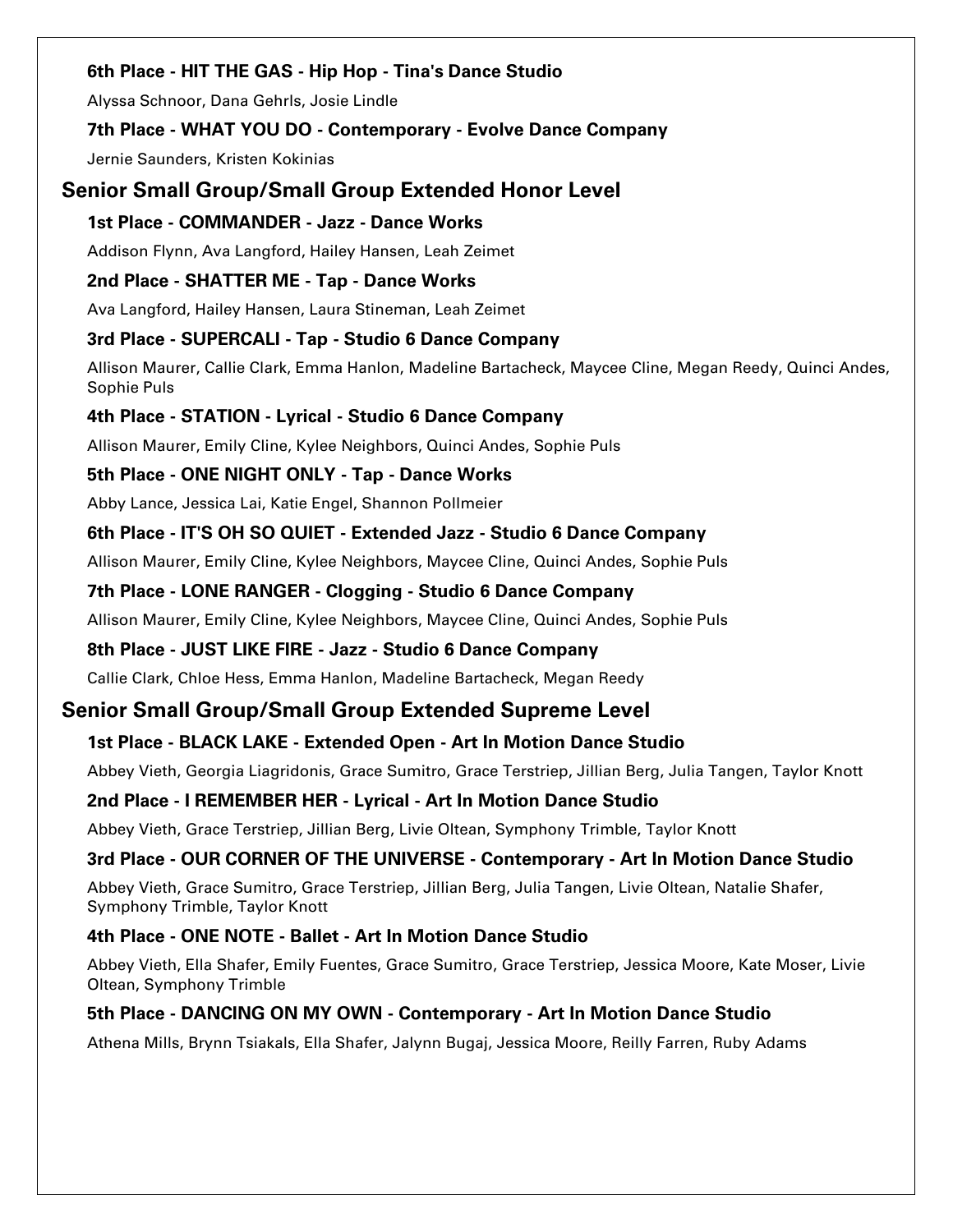### 6th Place - NEVER GO AWAY - Contemporary - Almost Famous Dance Studio

Ally Bartachek, Anisa Krouse, Emma Brighton, Kate Tuetken, Madisan Birt, Megan Smith, Melissa Davis, Nicole Smith

### 7th Place - OVER YOU - Lyrical - Evolve Dance Company

Amber Golich, Bri Hawks, Joslynn Labak, Lauren Mendoza

### 8th Place - OOPS - Jazz - Tina's Dance Studio

Abby Lundvall, Alyssa Schnoor, Dana Gehrls, Hannah Link, Josie Lindle, Kaeli Verbrugge, Lily Kain, Megan Sacia

#### 9th Place - FOREVER IN MY HEART - Lyrical - Xtreme Dance

Imani Bush, Jacquelyn Peckosh, Morgan Pfohl, Olivia Jones, Sophia Hefel

### 10th Place - BUILT THIS CITY - Contemporary - Tina's Dance Studio

Abby Lundvall, Colby Ludwig, Elsa Treiber, Hannah Link, Josie Lindle, Kaeli Verbrugge, Lily Kain, Lydia Ralfs, Olivia Wessel

# Senior Large Group/Large Group Extended Honor Level

### 1st Place - STAIRWAY TO HEAVEN - Lyrical - Almost Famous Dance Studio

Ally Bartachek, Anisa Krouse, Emma Brighton, Kaitlyn Guyer, Kate Tuetken, Madisan Birt, Megan Smith, Melissa Davis, Nicole Smith, Shelbie Reyhons, Shelby Koehler

#### 2nd Place - AIN'T NO SUNSHINE - Jazz - Almost Famous Dance Studio

Ally Bartachek, Anisa Krouse, Emma Brighton, Kaitlyn Guyer, Kate Tuetken, Madisan Birt, Megan Smith, Melissa Davis, Nicole Smith, Shelbie Reyhons, Shelby Koehler

#### 3rd Place - HEARTBURN - Jazz - Xtreme Dance

Emma Powers, Hannah Mayberry, Imani Bush, Kaylee Hogan, Kylie Goedken, Lizzy Konrardy, Maddie Rix, Morgan Pfohl, Sophia Hefel, Triclyn Flogel

# Senior Large Group/Large Group Extended Supreme Level

#### 1st Place - MY IMMORTAL - Lyrical - Art In Motion Dance Studio

Abbey Vieth, Athena Mills, Brynn Tsiakals, Ella Shafer, Emily Fuentes, Georgia Liagridonis, Grace Sumitro, Grace Terstriep, Jalynn Bugaj, Jessica Moore, Jillian Berg, Julia Tangen, Kate Moser, Livie Oltean, Natalie Shafer, Reilly Farren, Ruby Adams, Symphony Trimble, Taylor Knott

#### 2nd Place - SINGLE LADIES - Jazz - Art In Motion Dance Studio

Abbey Vieth, Athena Mills, Brynn Tsiakals, Ella Shafer, Emily Fuentes, Georgia Liagridonis, Grace Sumitro, Grace Terstriep, Jalynn Bugaj, Jessica Moore, Jillian Berg, Julia Tangen, Kate Moser, Livie Oltean, Natalie Shafer, Reilly Farren, Ruby Adams, Symphony Trimble, Taylor Knott

#### 3rd Place - RUN - Lyrical - Xtreme Dance

Abigail Coats, Bailee Wenzel, Emma Powers, Hannah Mayberry, Imani Bush, Jacquelyn Peckosh, Kylie Goedken, Lizzy Konrardy, Maddie Rix, Morgan Pfohl, Natalie Meyer, Sophia Hefel, Sophia Skemp, Triclyn Flogel

#### 4th Place - BLACK BALLOON - Modern - Tina's Dance Studio

Alyssa Schnoor, Colby Ludwig, Dana Gehrls, Elsa Treiber, Hannah Link, Izabel Louck, Josie Lindle, Kaeli Verbrugge, Kaitlyn Christ, Lily Kain, Lydia Ralfs, Megan Sacia, Olivia Wheeler, Rita Ordaz